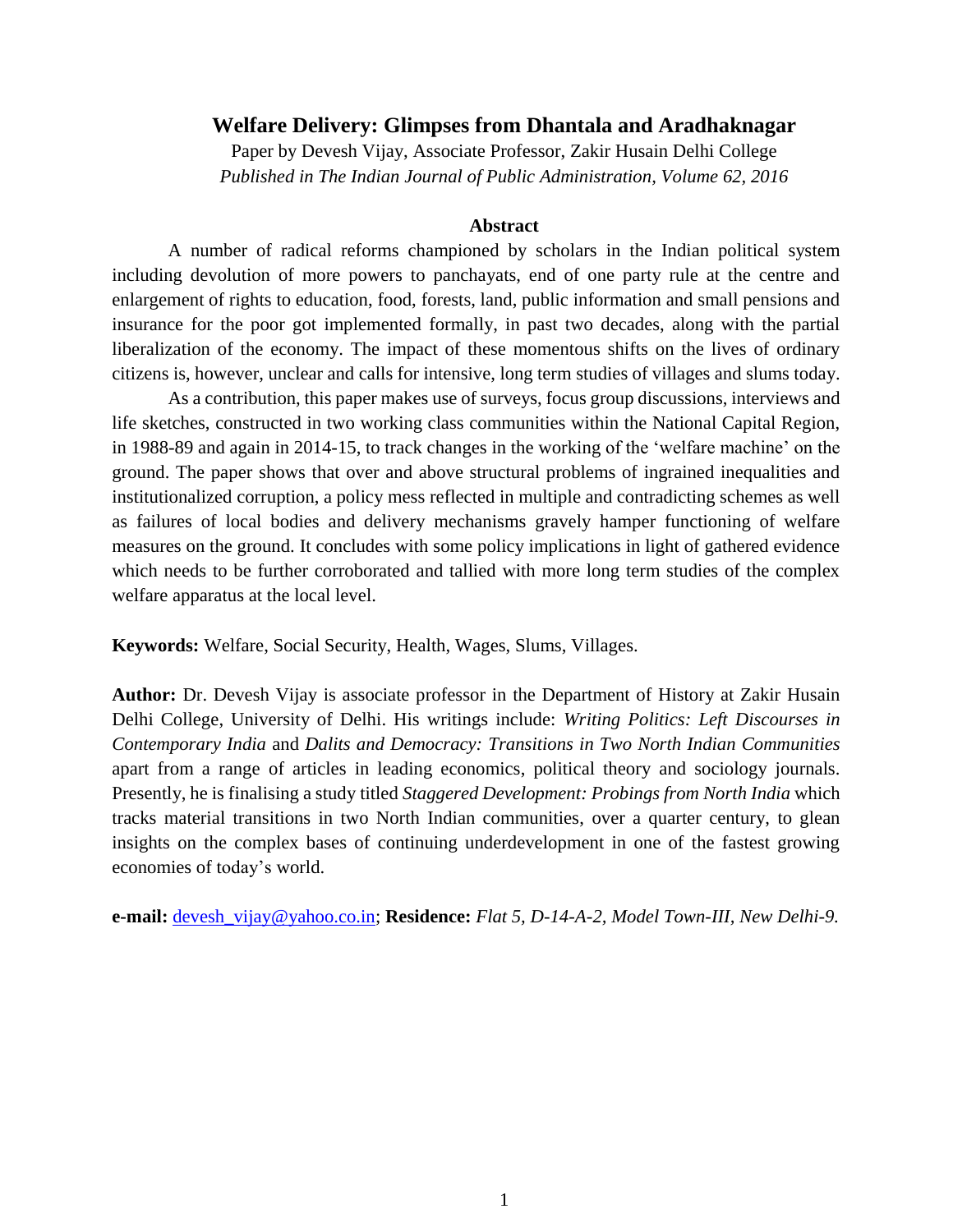### **Welfare Delivery: Glimpses from Dhantala and Aradhaknagar**

The crystallization of the welfare state that promises economic as well as physical security to all citizens has been a significant development of modern times. The world has a variety of welfare systems today ranging from Nordic models where up to 40% of GDP is spent on on social security to East Asian regimes like South Korea that promote insurance cover for citizens but not equity. In the underdeveloped world also, citizens' welfare has been accepted as a goal of public policy. But financial constraints, corruption and institutional limitations hamper delivery considerably. Variations in the working of welfare across nations (despite a shared concern for ensuring a minimum standard of living for all and a safety net for the vulnerable) can thus be traced to diverse levels of development and also ruling ideologies across nations.

In the maze of welfare systems visible today, the Indian story seems peculiarly puzzling. While we have a long history of social reforms and a unique record of sustained democracy in the developing worls, extreme poverty and high levels of morbidity and infant mortality point to multiple dark patches in our tapestry too. No doubt, gains have been made in literacy and life expectancy (which rose from 16% and 33 years respectively, in 1947, to 70% and 65 years now); and some of our provinces have touched human development targets associated with advanced countries generally. <sup>1</sup> Yet, in comparison to even smaller neighbours like Thailand and Malaysia, India's overall human development record seems staggered and even worsening in provinces like Uttar Pradesh where crime, rural stagnation and high levels of population growth as well as distress migration remain marked.<sup>2</sup>

It has also been worrisome that statutory measures which were seen as game changers by activists and scholars alike since independence finally got implemented, in recent years, but without much improvement on the ground. Just as the country's freedom from the colonial yoke and the adoption of universal franchise along with the abolition of zamindari and affirmative action for dalits failed to remove poverty quickly, similarly, the rise of the Left and 'samajwadi' regimes in our biggest provinces, the end of single party rule and autonomy for statutory bodies like the judiciary, the empowerment of panchayats and mushrooming of better funded NGOs along with formalization of citizens' rights to food, education, information etc failed to realize the visions of 'real freedom' and 'true development' spelt out by thinkers like Amartya Sen and Rajni Kothari earlier.<sup>3</sup> Indeed, their progressive launches seem to have eroded the hope for a radical turnaround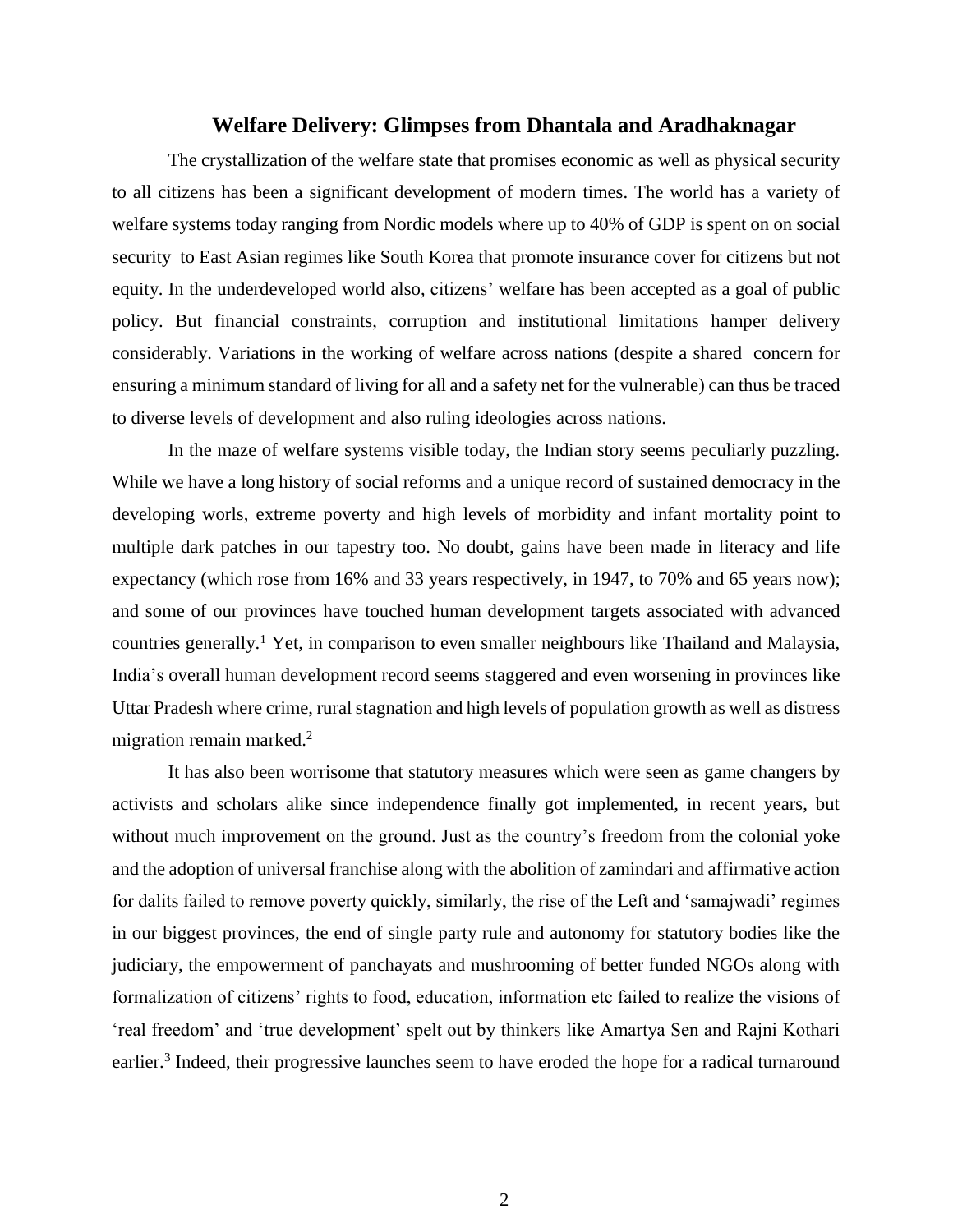based on 'alternative politics' in the country besides almost wiping out the coalition that introduced most of these entitlements over the last decade.<sup>4</sup>

What are the roots of this inertia in our welfare record ? And, what alternatives still remain for trials, needs to be carefully understood in this light. Fortunately, a growing body of reports and treatises exist in India today examining the problem from diverse angles.<sup>5</sup> Different perspectives on the "painful transition" and "logic of underdevelopment" in the country can also be gleaned in literature available on India's welfare machine. We shall closely examine their assertions and assumptions in the concluding section. Before that it is pertinent to point that no commentary on failed welfare in a society like India would be enriching without deep grounding in long term field research. Unfortunately, such data on communities is scarce in the country even as village and tribal ethnographies based on a year or two of fieldwork have been common.

### **Studied Sites**

In this context, the following paper on the working of welfare schemes in two north Indian communities hopes to address the void in a small way. The names of these habitats are Dhantala and Aradhaknagar and both have been revisited by me several times since 1988 when I first visited them as an M.Phil scholar. While Dhantala is a village of about 2600 persons in Meerut district of western Uttar Pradesh, Aradhaknagar is a slum of about 1700 residents situated on the Delhi-UP border along the Grand Trunk Road. Both are multi-caste communities though the latter has a preponderance of dalits while the former has 55% of residents coming from the middle castes like Gurjars and Kumhars.<sup>6</sup> Upper castes have moved out of the latter completely but constitute 10% of the former. Manual work is the principal source of earning for almost nine tenth of residents in both locales though small scale and marginal farming is the principal occupation in the studied village and scavenging and street vending is the biggest source of employment in the studied slum.

The specific reason for choosing Aradhaknagar for my original study, in 1988, was its representative character as a middle sized slum of mainly dalit castes and, at a more personal level, its proximity to my home in East Delhi at that time. My choice for a rural locale finally fell on Dhantala at that stage, largely because of the links provided by families that had migrated from this village to Aradhaknagar in the past. The two sites together offer a glimpse (though not a sample) of the laboring poor in rural and urban India were surveyed specifically for examining the functioning of welfare measures in them in 2013-14.

#### **Welfare in Dhantala and Aradhaknagar**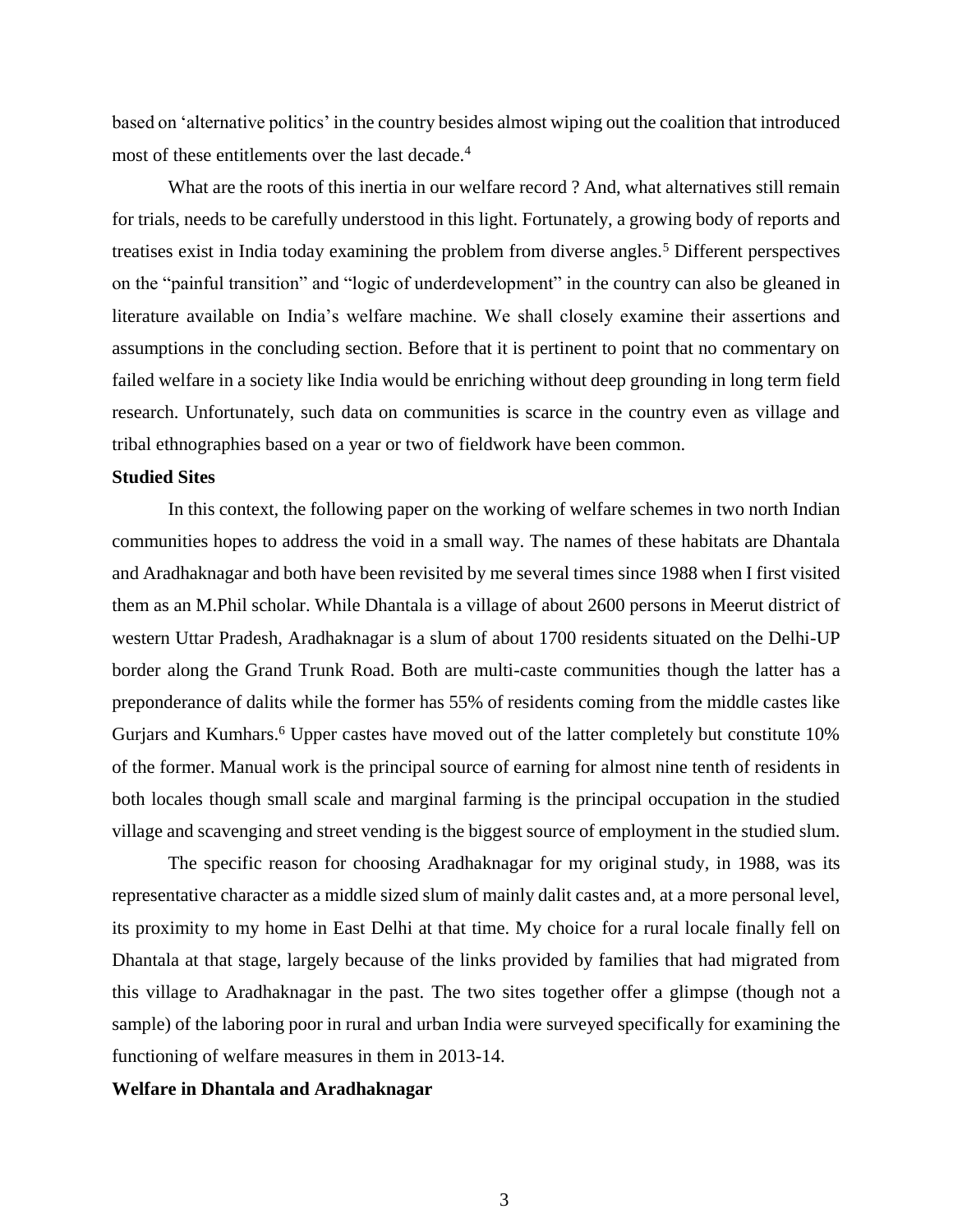A striking feature of welfare delivery, in Dhantala as well as Aradhaknagar, is the multiplicity of overlapping schemes many of which (like *Sukanya* and *Mahamaya*) have not even been heard of by residents.<sup>7</sup> In 1988, in my first visit, the range as well as the scale of state programs was still small and included mainly measures for redistribution of common land among the landless, the Integrated Child Development Scheme run through village ASHAs and some subsidy on cereals, kerosene and fertilisers. Now, many analysts are reporting that the number of welfare schemes existing on paper, in each block development office (BDO), runs into hundreds.<sup>8</sup> My own enquiries with the BDO at Kharkauda (which administers programs for Dhantala) and with the Mission Convergence Office (in East Delhi) showed up 130 programs ranging from well funded ones like subsidized rations and MGNREGA to smaller ones like *Kanya Dhan* and programs for rural sports, libraries etc.

The number and scale of welfare programs has thus increased on paper over the past quarter century. Correspondingly, the welfare spend of the state is also said to have nearly doubled from about 3.5% of country's GDP to about 7% now with maximum increments in education and food subsidies.<sup>9</sup> Lists of various welfare schemes and their allocations can be accessed from concerned ministries' websites easily.<sup>10</sup> Many of them like *Rajeev Gandhi Shramik Kalyan Yojna* and *Krishi Shramik Swasthya Yojna* have become ghost programs now as successive governments have let them dwindle without a formal closure. Another problem that stands out in the welfare apparatus of the country is the misplaced priorities whereby universal needs for basic healthcare, old age pension, decent minimum wage and quality education and infrastructure (including good roads and regular electricity) remain neglected while populist measures like distribution of free laptops to college students and huge subsidies on chemical fertilisers etc multiply with changes in government.

Rampant corruption is another issue commonly talked about in discussions on state's institutions. However, our fieldwork shows that the rural and urban poor detest exasperating procedures and delays even more than small bribes demanded in *daftars*. Thus, a domestic maid residing in Aradhaknagar confessed that she was willing to pay a few hundred rupees if the caste certificate needed for her children's college admissions could be issued fast. She has already lost several day's wages in making repeated trips to the SDM office in Shahdara on foot and standing in long queues even as clerks take unannounced offs and work gets postponed repeatedly. Similarly, a marginal farmer informed me, in Dhantala, that his loan application under the Kisan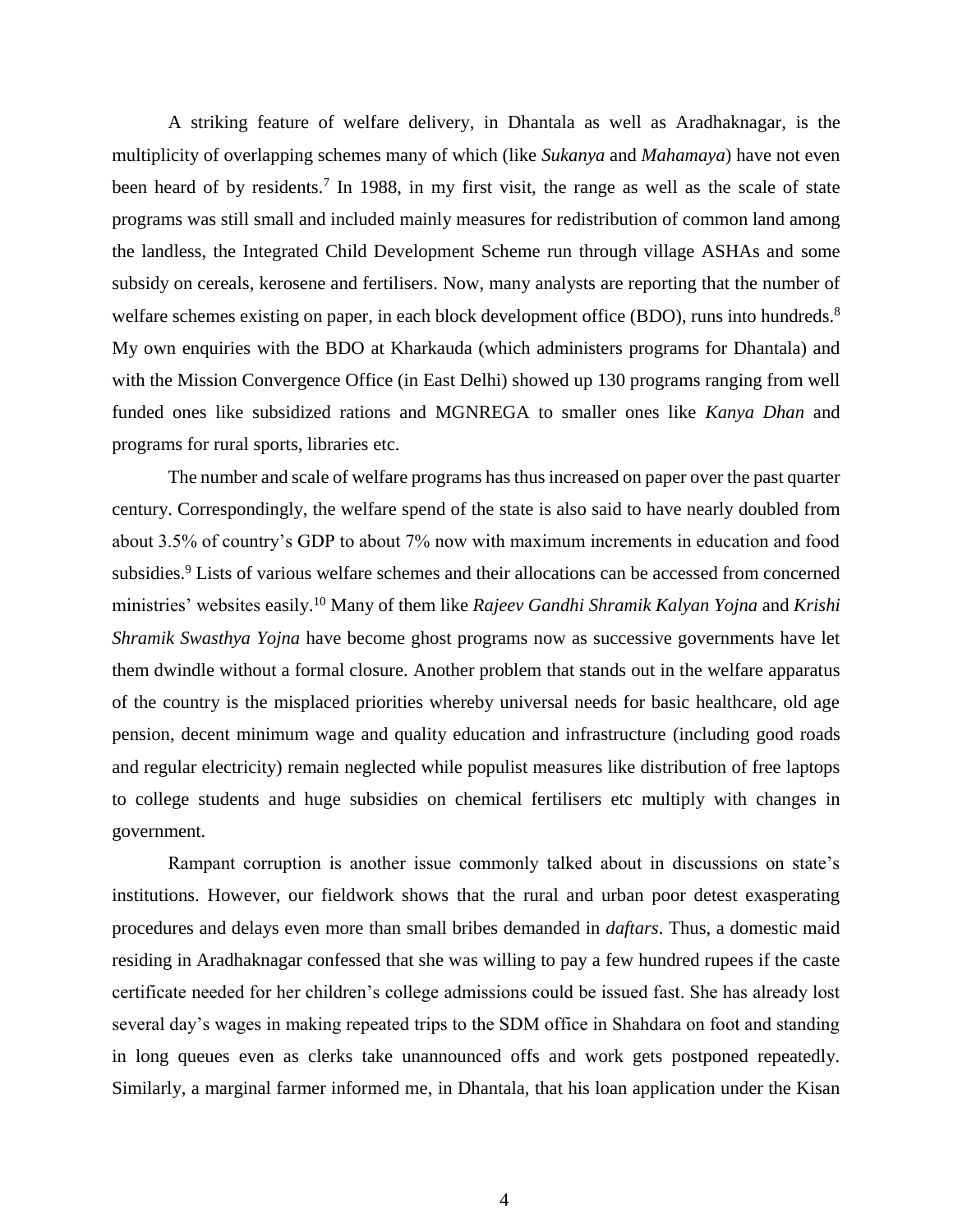card has not been processed by the local bank at Kharkauda and he doesn't mind paying a few hundred if that could save him from repeated visits to the town.

## **Making Sense of Schemes**

Indeed, the most disturbing facet of welfare operations, in our field, is not corruption itself but poor connect between targeted beneficiaries and the delivery apparatus from ministries down to clerks. While a good proportion of the rural and urban poor are literate now, they find it extremely difficult to follow the puzzling fine print accompanying every form or billboard that stand out on entry gates of government offices and are forced to rely on a range of intermediaries or *dalals* (from peons to area pradhans and other elected representatives) out of desperation as procedures seem extremely exasperating for commoners lacking connections and resources to take time off from work.

We shall return to the problem of accessibility of officials and the problem of dalals in local daftars again. Before that it is pertinent to note that the multiplicity of programs and schemes being run by central, state and local governments for the poor and marginal segments can be categorised along several axes for analysis and comparisons. Among the axes for such classification, four are particularly salient namely, efficacy and visibility on the ground; general goals and targeted beneficiaries; scale and allocations; and age, origin and sponsoring parties behind different schemes. In the following pages, we shall focus particularly on first two bases of classification.

#### **Visibility of Programs**

Mapping the visibility of welfare schemes in Dhantala and Aradhaknagar, I could track 29 measures about which residents had no information or sense of benefit. Schemes like the Provision of Urban Amenities in Rural Areas (2012), Affordable Housing in Partnership (2008) and Sukanya etc fall in this set. There was another set of 23 programs including the Mahatma Gandhi National Rural Employment Guarantee Act (allotted 35,000 crores in 2010-11) and the Jawaharlal Nehru National Urban Renewal Mission (allotted 66,000 crores nationally between 2005-11) which were known to educated residents of Dhantala and Aradhaknagar but were seen as not very effective in the *Shuklaesque* world of the local welfare machine.<sup>11</sup>

Welfare measures that had brought some difference in the lives of our subjects include paltry pensions for the old, widows and the physically challenged, mid-day meals and scholarships for primary and middle school students and central and provincial grants to NGOs and village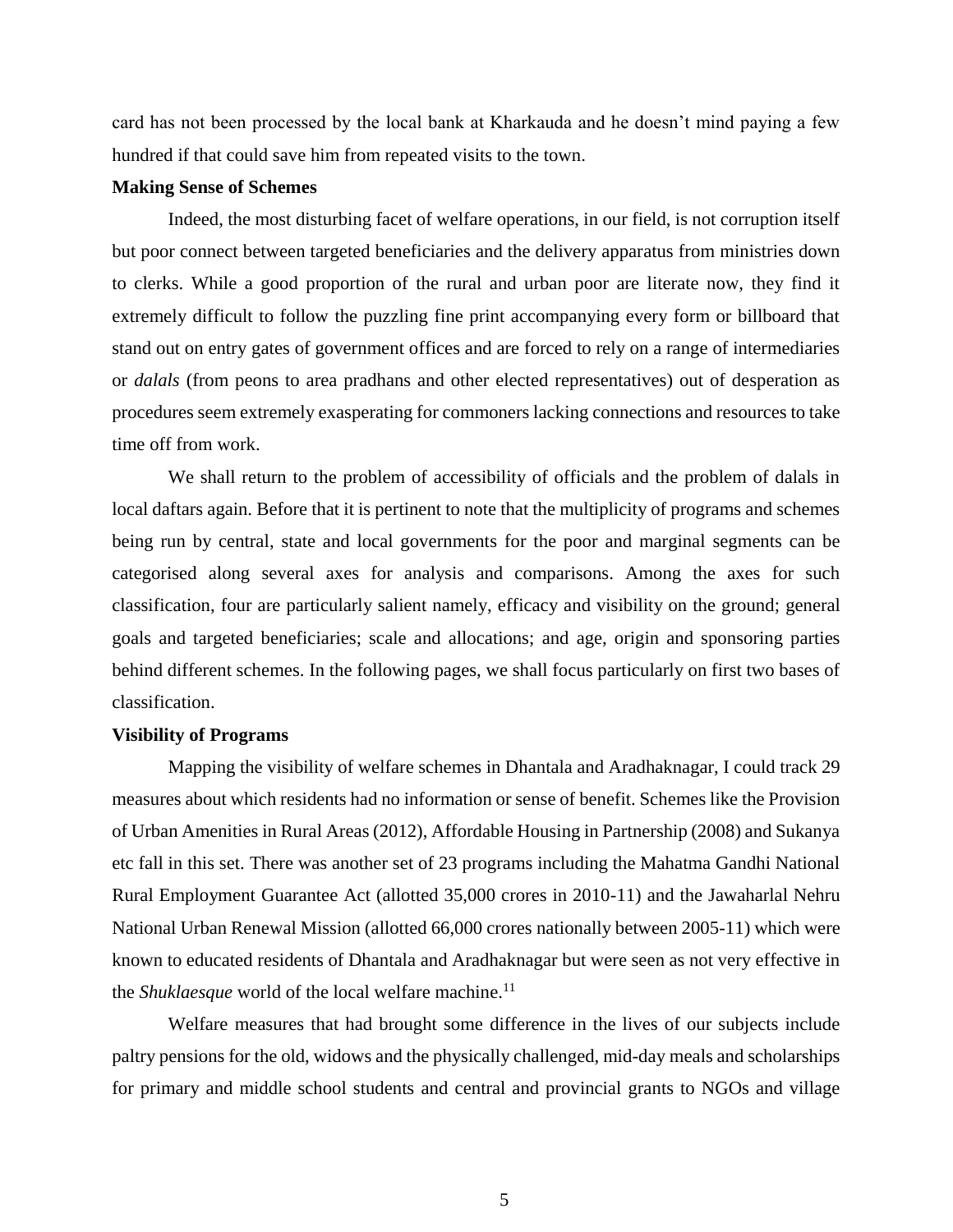Panchayats (of up to Rs 10 lakhs per annum) for constructing local infrastructure and providing services like education, healthcare and sanitation at the local level.

The most valued assistance from the state, in Dhantala and Aradhaknagar, is for subsidized food grains from the public distribution system (including 25 kilograms of wheat at Rs.2 per kg, 10 kilograms of rice at Rs.3 per kg and six kilo sugar at Rs.13 per kg) for identified poor families. This saved upto Rs.1200, per month, in an average household of five members.<sup>12</sup> Another program that has made a mark on the ground is that of accredited social and health assistants (ASHAs) and assistant nurses and mid-wives (ANMs) who have contributed to the fall in infant and maternal mortality rates through vaccination drives, institutional deliveries and maternal care. The *Janani Shishu Suraksha Karyakram* and the *Indira Gandhi Matritva Sahyog Yojna* covering these renamed schemes received Rs.2900 crores from the centre in 2013. Lately, the *Jan Dhan Yojna, Skill India Mission, Ujjwala* and *Fasal Beema Yojna* launched by the Narendra Modi government have also received good response and praise from residents though the *Swachch Bharat* campaign and the Smart Cities mission are still to show results on the ground.

Besides targeted schemes, a major welfare initiative of the state has been in financial and legal empowerment of local bodies including panchayats and aid for agriculturists through minimum support price on major crops and subsidies on purchase of fertilizer, seeds, agricultural machinery and diesel etc. besides access to cheap credit from banks. The results of these also seem extremely moderate in our field. Indeed, the neglect of rural infrastructure and the division of landholdings besides administrative corruption has kept the mass of peasantry extremely poor while panchayat funds in Dhantala as well as Aradhaknagar remain entirely in the hands of the local pradhan as the village community fails to even meet, not to speak of monitoring said expenditure.

## **Different Targets**

Among criteria by which welfare programs can be categorized in any country, classification by aims or targets is particularly significant. Along this axis, schemes noted in our field can be subdivided into: anti-poverty programs (including food security and employment support for the poor), provisions for basic education and healthcare, minimal insurance cover to the aged and differently abled persons, support for special groups like women, children and dalits, empowerment and equity measures for the same and, at a broader level, development of essential infrastructure (specially roads, electricity and water management) and promotion of economic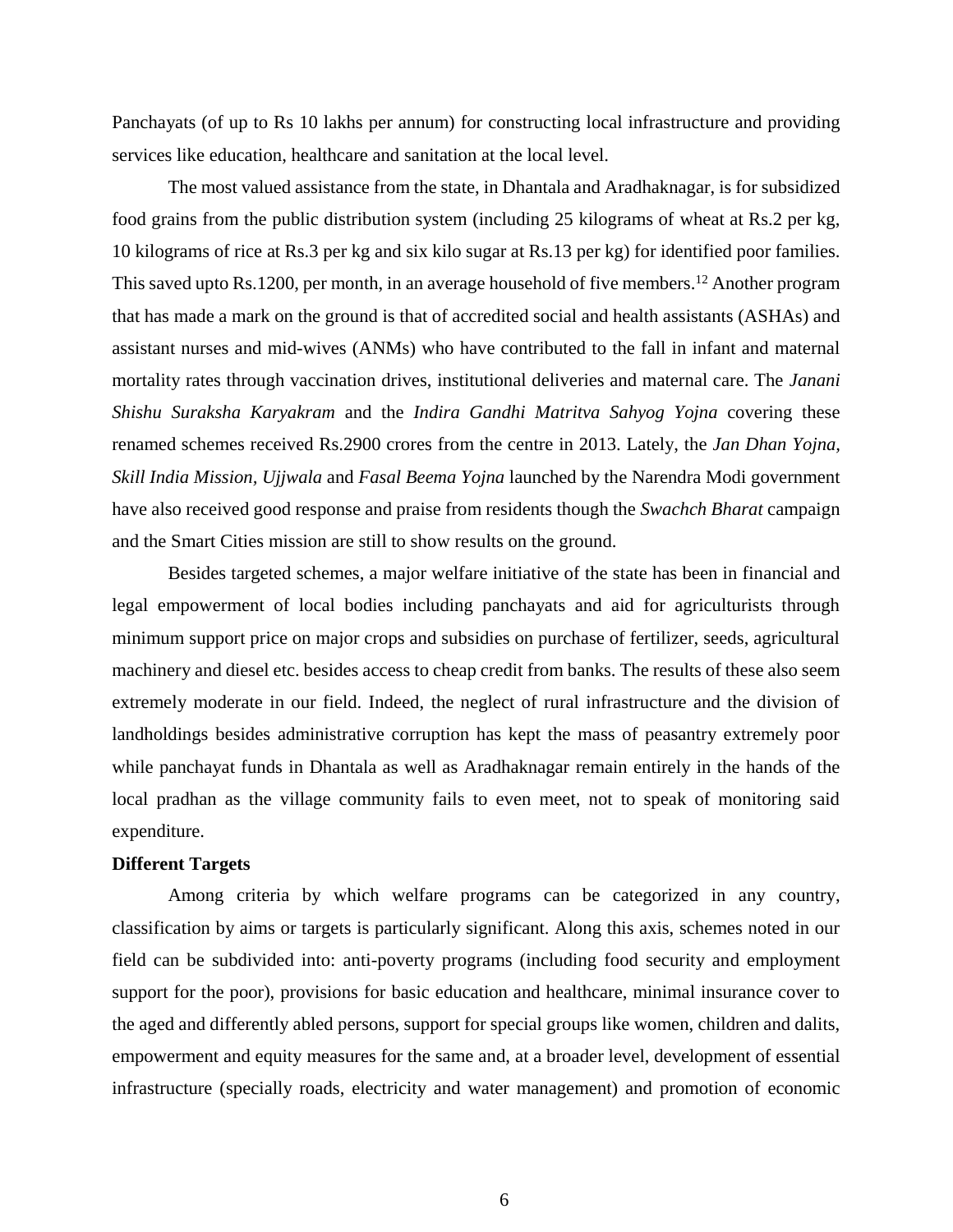growth and governance concerns (specially fare policing and legal process) which are part of the core functions of the state rather than welfare to be precise. While some of these measures aid cultural or local communities, others target individuals or families directly. Some schemes like free schooling and subsidized healthcare are universal in nature while others like cheap rations and monthly pensions for the poor target specific groups. In this essay, we shall discuss the working of four programs from different categories, as noted in our field.

#### **Centrality of Healthcare**

Among universalist concerns of modern welfare, the provision of comprehensive healthcare and insurance against disability, unemployment, illness and old age have been seen as the most essential. Indeed, this was the target that was adopted first in advanced countries beginning with Bismarckian Germany, way back in 1880s. In India, however, these critical shields for citizens against adversities have remained thin and delayed. While advanced nations spend about 10 to 15 percent of their gross domestic products on providing healthcare for all (including non-citizens), the Indian state spends only 1.3% of its GDP on this vital prop even now and proposals for a right to health in the country still remain on the drawing board.

#### **Healthcare in Dhantala**

Dhantala has no hospital or even a government dispensary till today. The construction of a building for a primary health centre began here in 2011. The building has been completed but no staff or equipment have arrived. The void in the village health system has been filled by three private practitioners, two assistant nursing midwives (ANMs) and two veterinary doctors whose qualifications are uncertain. All these health workers practice 'mixopathy' (a mix of allopathic and traditional Indian treatments). In the absence of reliable medical care within the village, many patients try to cope with small ailments through traditional and domestic cures or else rely on their own resistance to overcome ailments over time. For major problems, they visit the government health centre at Kharkauda or hospitals at Meerut, as a last resort. In such emergencies, however, their first choice is a private doctor or clinic as they fear loss of considerable time and other harassment in government facilities even though costs are minimal there. The absence of lady doctors in Dhantala and Kharkauda also presents a health risk to Dhantala's women. Thus, Rajkali- -the village's old mid-wife--informed that she once developed a painful boil between her thighs in adolescence. She could not avail treatment because of absence of any lady doctor in vicinity. It was only after months that the boil subsided with local cures offered by her mother in-law.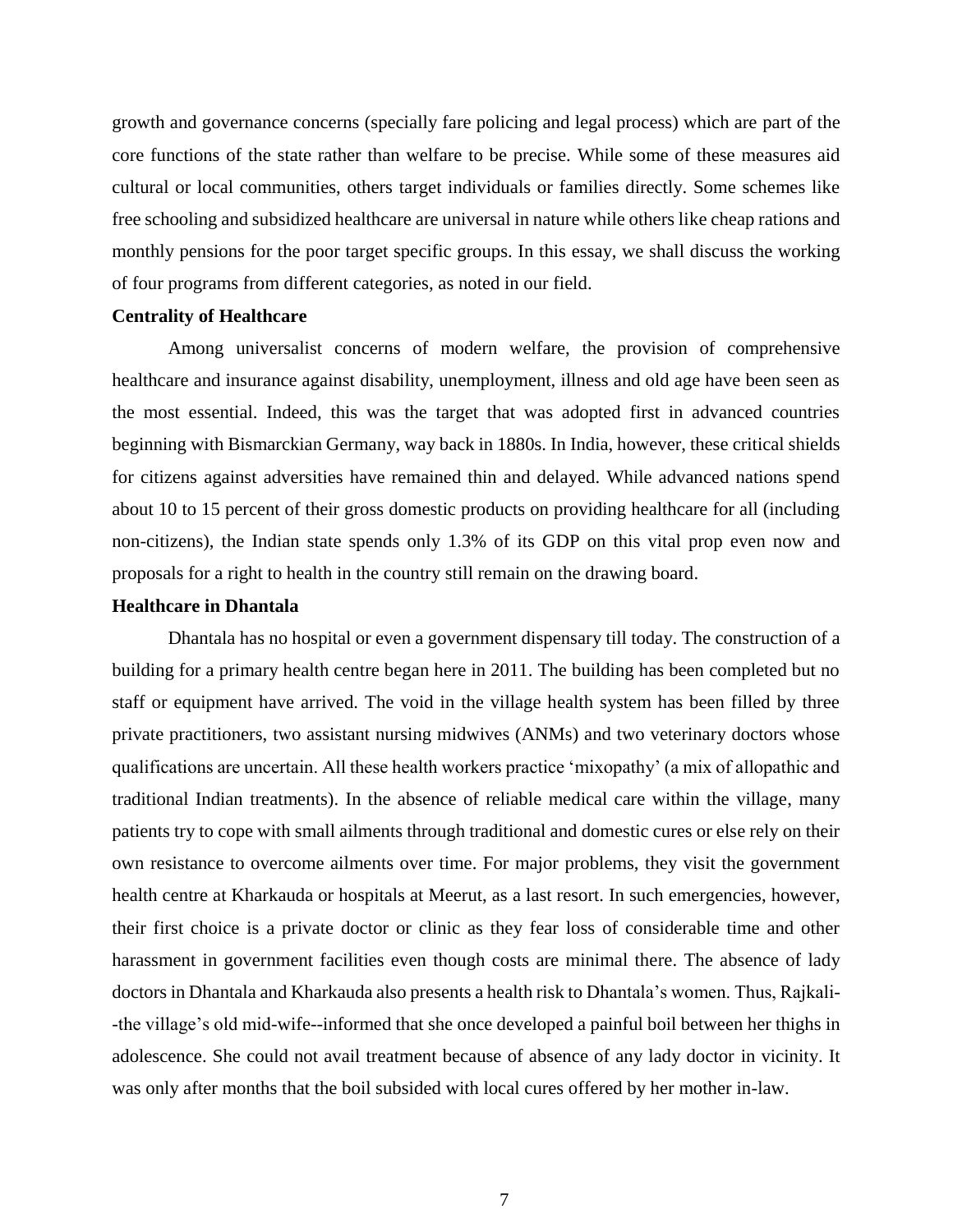On the positive side, the presence of three ASHAs and two ANMs in Dhantala have played a role in bringing down infant and maternal mortality. While the former handle vaccination and counseling, the latter assist in deliveries and post natal care. The salaries of ASHAs is low at Rs.3000 per month though they get additional Rs.600 per delivery arranged at a regular hospital plus transportation charges. Similarly, additional bonus is given for vaccination work. Significantly, slow improvements in the quality of local roads, access to motorized vehicles, and most recently, the provision of ambulances at all block nursing homes by the state government has helped in saving many lives. Prahlad Singh---the village elder--informed that many women used to die during delivery or lost their infants till the last quarter of the previous century. On the other hand, the sex ratio in Dhantala is worsening and it is admitted by villagers that many couples are opting for female infanticide (specially among the middle castes) in view of rising aspirations along with growing crime in the state.

### **Health Centres for Aradhaknagar**

Like Dhantala, Aradhaknagar also lacks any public health facility though the health infrastructure of the capital city is accessible to residents including major hospitals like Guru Tegh Bahadur (GTB) and Rajeev Gandhi Hospitals which are within a four kilometer radius from the slum. Within Aradhaknagar also, there are three semi-qualified practitioners including one Unani and another allopath. These 'doctors' are the first choice of slum-dwellers in need of treatment because of their proximity and charge upto Rs.50 (including the cost of basic tablets). Even for serious illnesses, many slum dwellers prefer visiting private doctors in adjacent colonies like Dilshad Garden and Vivek-Vihar rather than going to government dispensaries in same neighborhoods.

Thus, Rajender informed that he is scared of visiting government hospitals not only because they are over-crowded and require a lot of time and patience but also because risks of catching infections and of mistreatment are high there. He admits that the primary health centre at Vivek-Vihar offers free consultation and some free medicines and tests. Yet queues are long and many medicines have to be still purchased from the market. In 2014, 'health cards' had been issued to all households in Aradhaknagar promising free treatment of upto Rs.30,000 per annum under the *Rashtriya Swasthya Bima Yojna*. However these cards have remained useless as no private hospital offers free or even low cost treatment on them.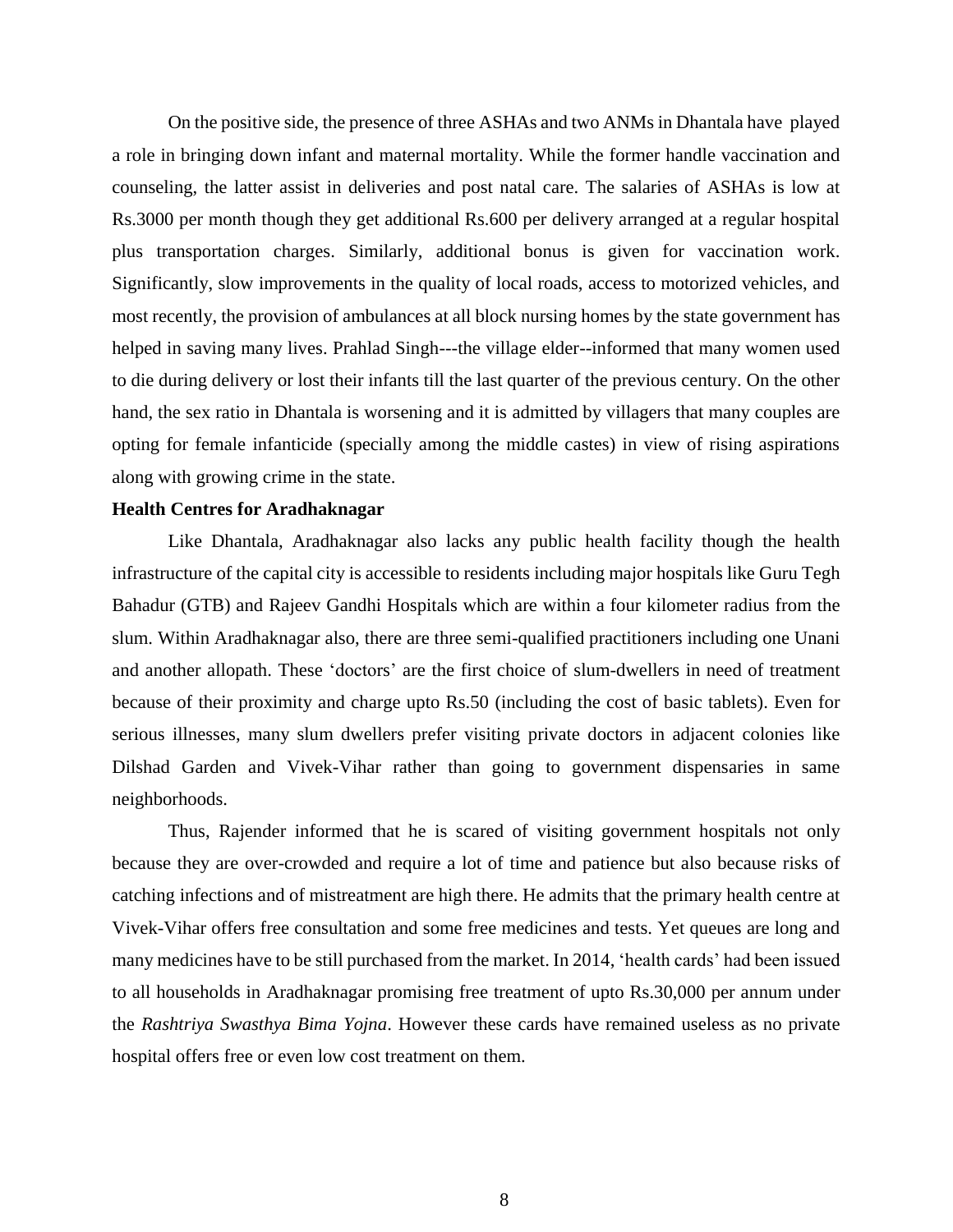Still, it cannot be said that government's health facilities have been of no use to the residents. The aged ex-pradhan of the slum—Hari Prasad Mishra is presently working as a security officer--under contract--at GTB hospital. In 2013, he informed that GTB is visited by about 15,000 persons daily of whom many arrive from UP and Bihar with serious ailments like tuberculosis and severe asthma, besides accident victims from surrounding districts. The residents of Aradhaknagar also fall back on the hospital for major surgeries and costly treatments which are nearly free here. For minor ailments, however, they avoid going to GTB because the registration and initial checkup itself take up to three hours while tests and reports have to be collected on subsequent visits. Yet, Mishra claims that the government hospital is better than private clinics because staff here is more experienced and qualified and over-diagnosis, needless surgeries and over medication are less likely. He concedes that hygiene is difficult to maintain in such a hospital where patients run into thousands and all are not dedicated to their work.

### **Pensions**

Pensions for the old, the physically challenged and the unemployed have been a major facet of the welfare state in most parts of the world. Based on monthly contributions from the state, employers and beneficiaries or, funded entirely by local or central governments, these provisions were among the first concern of welfarists in the 19<sup>th</sup> century. Ironically, India which has hundreds of central and provincial schemes for public welfare does not still have a decent pension cover for its army of insecure, ill paid workers in the informal sector that covers 90% of our workforce. Strangely, even the Nehruvian state which had a sterling record of democratic practice, failed to borrow from pension provisions of western welfare systems. The alibi offered by some for stony silence on the issue has been that our country was too poor to offer social security to all workers at the time of independence. However, the state in India has been offering subsidies on fertilizers, diesel etc. and also spending substantial amounts on college education, cultural patronage, government hotels and on hefty salaries to about two crore employees. In this light, a decent pension for vulnerable segments like poor aged persons and insurance against accidents and illness would have been a major relief.

Interestingly, it was after the liberalization of the economy that meager pensions of Rs.75, per month, were started under the National Social Assistance Program in 1995 (rechristened Indira Gandhi National Pension Scheme in 2008) in which the central government provides a base amount which can be topped by provincial governments further. Even in 2013, the centre (which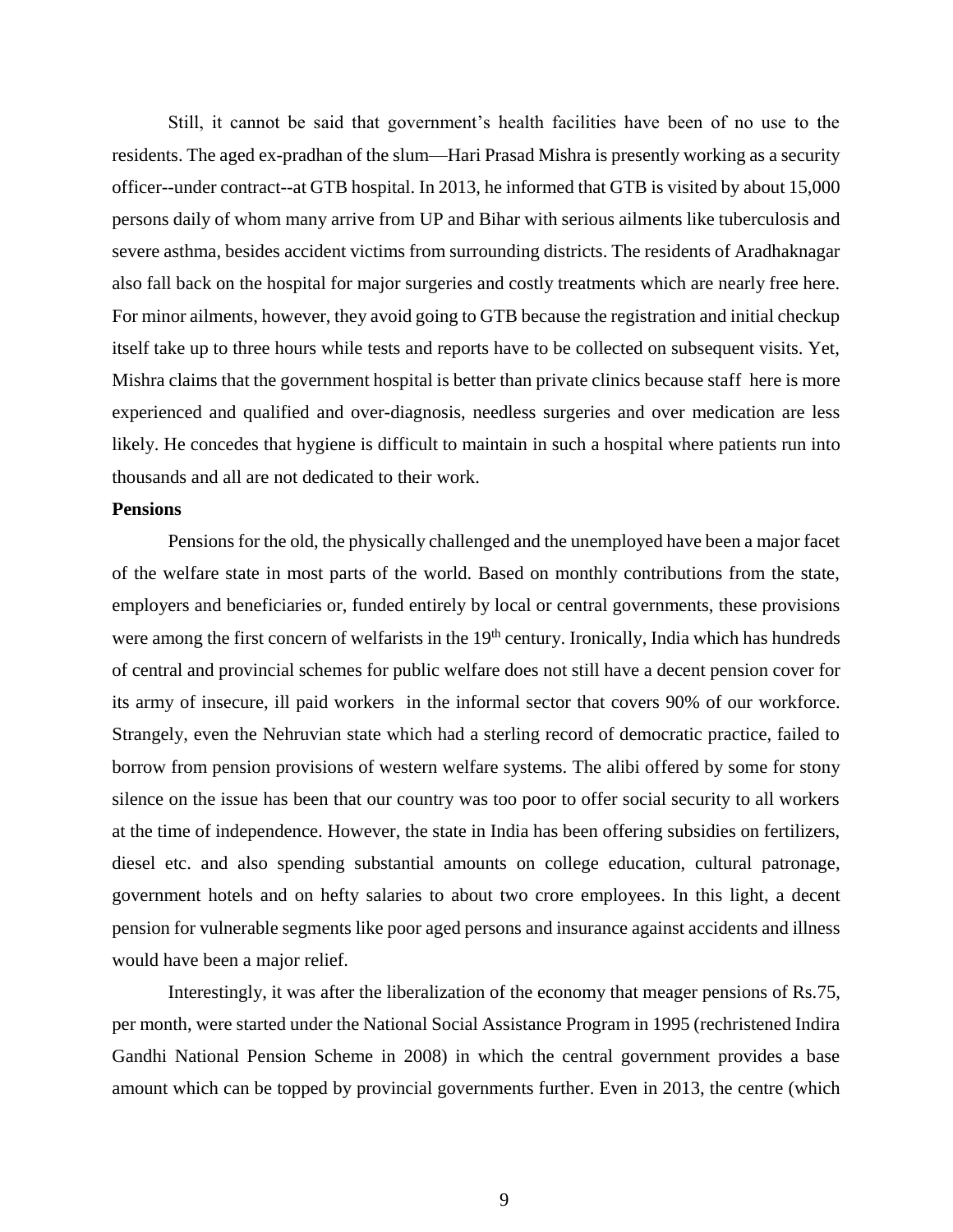spent about 30,000 crores on fertilizer subsidy alone) released just about 10,000 crores for this meager benefit to poor widows, physically challenged and elderly persons. In this light, the launch of the *Pradhan Mantri Jeevan Jyoti Yojna* and the *Jeevan Suraksha Yojna* by the Modi government (assuring insurance cover of Rs. two lakhs against death and accident respectively for account holders paying a nominal charge) seems to be a much needed corrective.

This delayed and paltry response still offers a sharp contrast to Article 41 of our Constitution which directs the State "to provide public assistance to its citizens in case of 'unemployment, old age, sickness and disablement and in other cases of undeserved want within the limit of its economic capacity and development". Number of beneficiaries as well as amounts distributed as monthly pensions also varies across states and over time. Indeed, Delhi and UP present a contrast in this respect as shown in table 1. Thus, in Aradhaknagar, most adults have opened bank accounts and some have availed insurance cover under the Jeevan Jyoti and Jeevan Suraksha programs. The number with such cover in Dhantala is very small still although the Jan Dhan accounts were opened as bank officials themselves came to the village in November last year.

Similarly, the working of the pension scheme is much better in Aradhaknagar. The monthly pension for the poor was fixed at Rs.300 from the beginning in Delhi and was raised to Rs.1500 last year. In UP, on the other hand, it has grown from Rs.75 to Rs.500 between 1995 and 2016. Beneficiaries are to be selected by the gram sabha in the latter and the ward sabha in the latter. In practice, however, gram pradhans and municipal councilors/ MLAs have a major say in these selections as their attestation is mandatory on applicants' forms. In Aradhaknagar, the number of recipients has grown slowly to 50 elders, 11 widows and 5 physically challenged persons now. In 2014, the fund crunch being faced by the east Delhi municipal corporation and its tussle with the new AAP government in the state lead to the discontinuation of some pensions. In Aradhaknagar also, 20 pensioners who were registered with the corporation have lost this critical aid and are waiting for its restoration under the state government now.

In Dhantala, the proportion of poor pensioners in the population was much smaller initially. Only eight widows, three elders and five physically challenged persons were sanctioned monthly pensions while the actual number of eligible beneficiaries ran into hundreds. It was only in 2016 that the 'pradhan-pati' (husband of the newly elected dalit woman pradhan) succeeded in pressurising officials to get more pensions sanctioned for 17 widows and 102 elders in the wake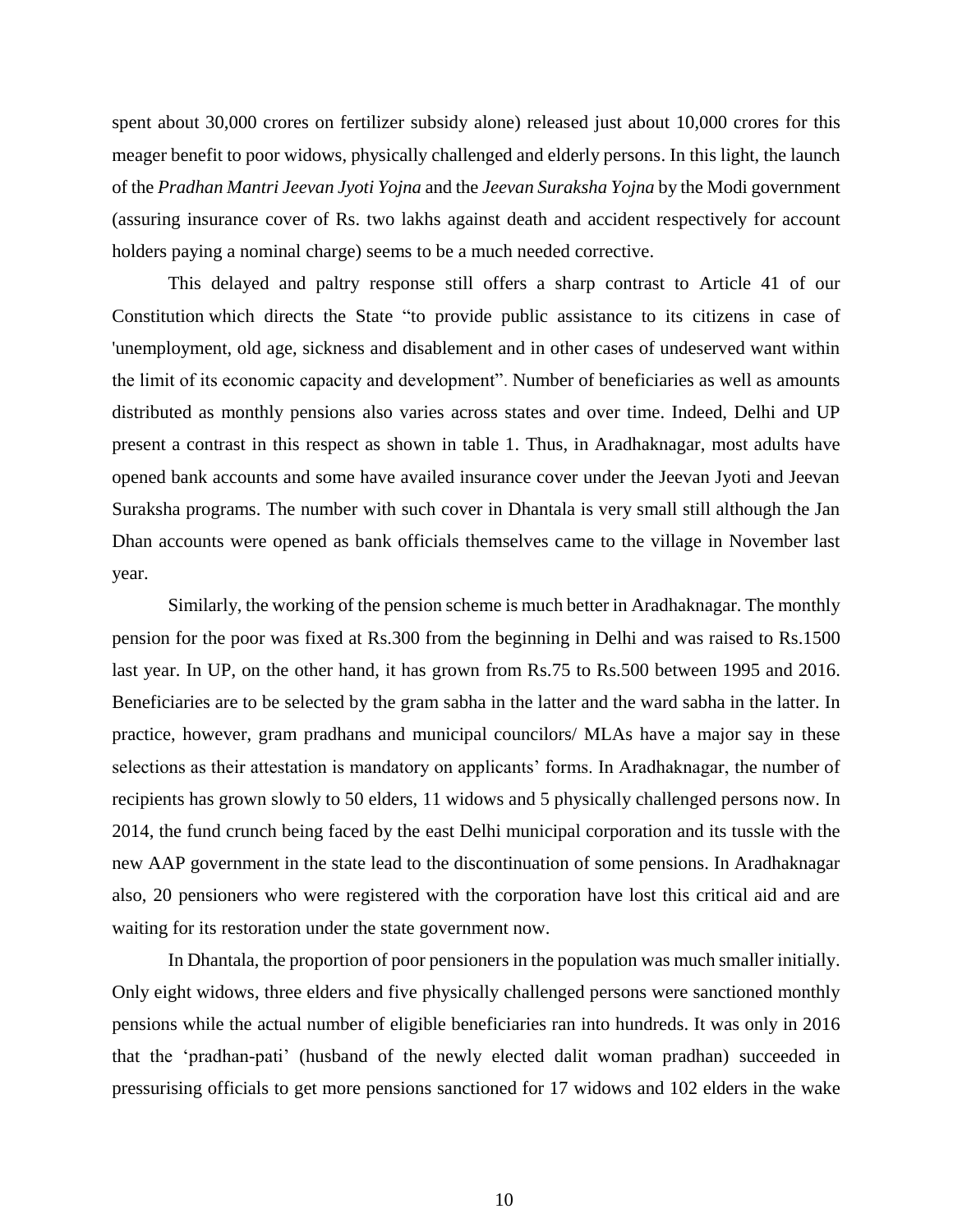of approaching assembly elections in 2017**.** However, complaints regarding misallocation were also heard; a census enumerator claimed that about half of the selected beneficiaries are actually ineligible in Dhantala while another 50 who are eligible do not receive them. More worryingly, the administration in Uttar Pradesh is being accused of partiality in distribution of welfare benefits to favour those castes and communities which are seen as vote banks by the ruling party.<sup>13</sup>

### **Anti-Poverty Programs**

While the Indian state has failed to provide comprehensive insurance cover to all citizens, it has initiated a number of programs to reduce poverty more directly. Among major anti-poverty programs of central and state governments, several categories can be noted. These include employment generation for skilled and unskilled workers; credit, training and marketing support to agriculturists and artisans; and various forms of direct aid to below poverty line (BPL) families through subsidized rations, fuel and housing. Besides this, free education and health care offered by the state and other services like subsidized electricity, water and limited sanitation as also, enabling laws for labour (including minimum wage and maximum working hours), protection for street vendors etc. can also be seen as aspects of state's anti-poverty agenda.

#### **Food Subsidy**

The most significant of the anti-poverty measures carried out by the central and state governments jointly is the supply of highly subsidized food grains and some sugar and fuel to selected BPL families on a monthly/ fortnightly basis. In Aradhaknagar and Dhantala also wheat, rice and sugar are provided to BPL families through a specified ration card at the rate of rupees two, three and thirteen per kilogram respectively. The monthly quota for each family is fixed at 20 kilos, 15 kilos and 6 kilos of said commodities. With this aid a family of five is able to save about Rs.1200, per month, on average. This is an extremely vital aid for those near the poverty line which was about Rs.1000, per capita, per month, in rural areas in 2014. Apart from facilities like subsidized food grains and fuel, families with BPL cards can also claim other benefits like low interest on loans for house construction under the Indira Avas Yojna and special benefits in educational and medical institutions of the government.

Multiple benefits accruing to families possessing BPL cards should have helped them in coming out of poverty rapidly. Unfortunately, a number of loopholes in the working of this program have undermined its potential. As pointed by Professor Arvind Panagariya, about 50% of food grain purchased by the state for distribution through its depots gets wasted or stolen in transit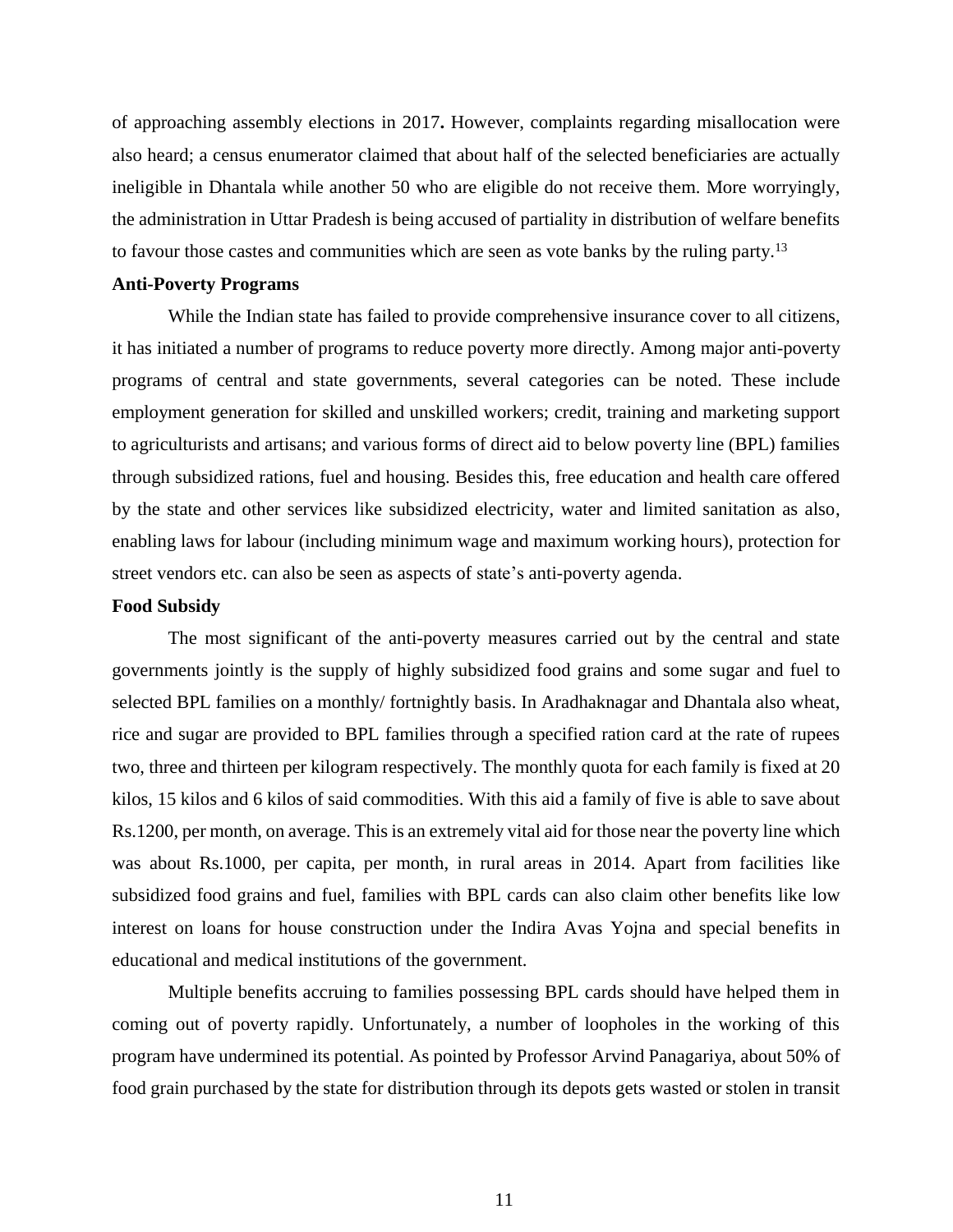or, in FCI godowns themselves. Of the 1.25 lakh crores proposed to be spent yearly by the state under the Food Security Act 2013 (to serve nearly fifteen crore families in the country), it has been estimated that about 23 % would go into administrative charges alone.<sup>14</sup> Even from the one fourth of food subsidy that actually gets dispersed from the public distribution system, a good chunk is appropriated by non-BPL families who have managed to procure the valued BPL cards through corrupt means. In 2013, the National Food Security Act was passed radically expanding the scale of targeted beneficiaries in both rural and urban pocket. Impact of this measure is evident in our field also now.

#### **PDS in Dhantala and Aradhaknagar**

Since a large proportion of Dhantala's residents are farmers who produce a good proportion of needed foodgrains themselves, the village did not have a ration shop till 1990s when price of cereals distributed through ration shops to BPL families were slashed and two types of cards were introduced: red or 'Antyodaya' and yellow or 'semi-BPL'. The latter fetched wheat and rice respectively, at Rs.4.50 and 6.50, per kg., while the former brought them at just Rs.2.50 and 3.50 per kg.

This increased villagers' interest in ration cards as the number of eligible poor households runs into hundreds. Unfortunately, corruption and bureaucratic hurdles restricted the sanction of valued BPL cards and only 26 of these (including red and yellow ones) were actually issued. In the delayed census of BPL families in the village, in 2002, stringent criteria were applied and families with three pucca rooms or a two wheeler or a colour television were all excluded automatically. No revisions were made in the BPL roll of Dhantala for nearly 12 years. This year, however, the new pradhan-pati succeeded in getting about 200 new ration cards for poor families as elections approached in the province and the Food Security Act promising cheap ration to two third of rural families also came into play in the region.

The public distribution system (PDS) is slightly better in Aradhaknagar due to its location in the capital city. In July 2015, out of a total of 290 families, about 210 had received the new BPL cards and were getting full subsidy on their allotted quotas of wheat, rice and sugar. Even before the recent drive for more BPL cards, the slum had about 60 families with red and another 80 with yellow cards in 2012 also. The reason for the vast difference in the number of BPL beneficiaries in Dhantala and Aradhaknagar can be seen in the vastly different resource base of their respective provincial governments and much greater corruption and lack of accountability apparently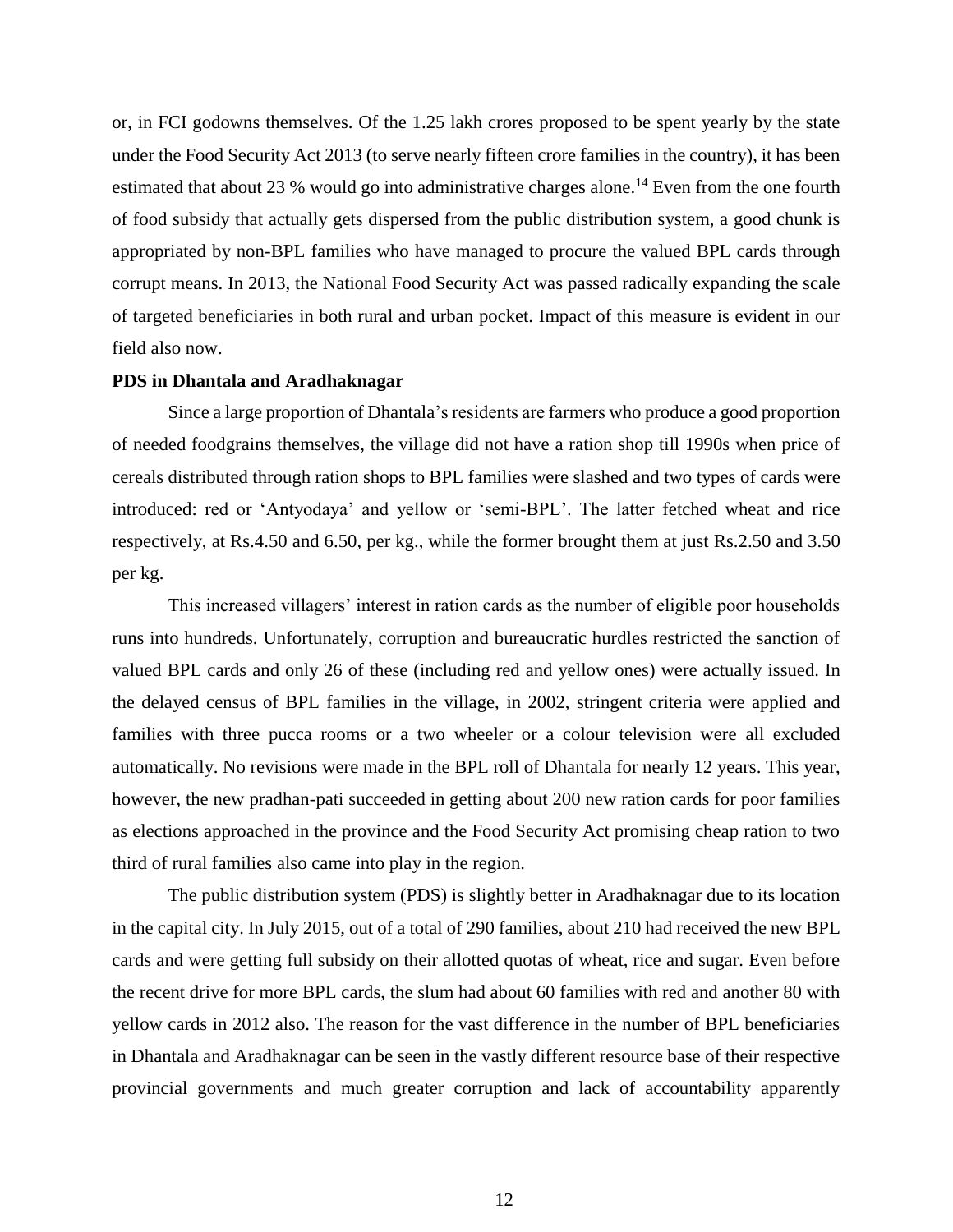prevailing in Uttar Pradesh as compared to Delhi. Indeed, in Aradhaknagar the general rule for procuring a BPL card was to get a recommendation from the area MLA or the councilor (generally through the mediation of their party agents/ locality pradhans) for submission to the ration office. The actual delivery of the cards could take years. But their numbers kept growing especially, in run up to elections.

Apart from the enormous gap between count of needy families and that of BPL cards issued, a number of other short comings can be noted in the working of the PDS system on the ground. In Dhantala as well as Aradhaknagar, for example, residents complain that the quality of supplies at ration shops is poor. Indeed, in Dhantala, many farmers do not prefer purchasing wheat from the ration shop. However, sugar, rice and kerosene (now replaced by subsidised cooking gas) are high in demand and ration dealers are said to be pilfering supplies by opening shops for limited periods only. The problem of documents and residence and identity proof created by migration also prevents many slum-dwellers from obtaining ration cards transferred to their new addresses easily. Thus, while the number of BPL cards is high in Aradhaknagar, those without a ration card is also as high as 90.

### **Recent Changes**

With the passage of the National Food Security Act in 2013, new ration cards have been introduced in place of old red and yellow cards to supply cheap essentials now to about two third of the population in place of only those recognized as BPL earlier. We have seen that about 200 families have such facility in Dhantala now (out of approximately 400 families). But the number had remained low at just 26 till as late as April 2016. On the other hand, in Aradhaknagar (with 290 families), 140 had BPL cards and the number has risen to 200 now.

Besides this, three other changes have been made in the mode of distributing ration through PDS now. Firstly, the new blue cards which are being issued more liberally now are registered in the name of eldest female in targeted families. Secondly, subsidy on cooking gas is being deposited in bank accounts and finally, the amount of grain to be provided to a family is linked to its size now (4 kilos of wheat and one kg. rice being fixed for each adult, per month, in place 35 kg for each family fixed earlier). It is also proposed that families may be able to chose their preferred shop for purchasing allotted ration with the help of biometric record and thus be freed from dependence on one ration depot only.

#### **Employment Generation**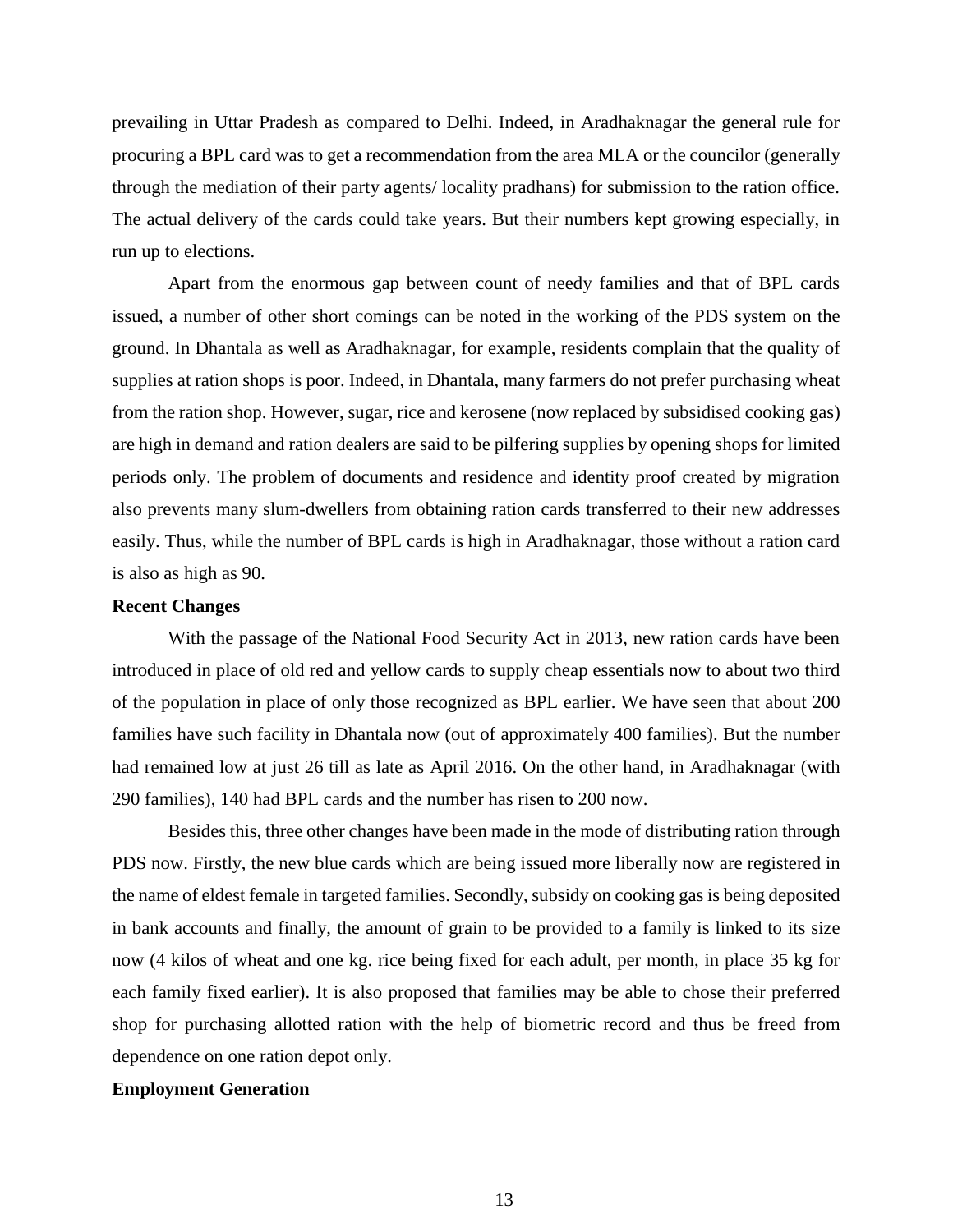A major program for poverty reduction in any country would be large scale job creation specially in the formal sector where rules regarding work and salaries can be enforced. Having failed to stimulate rapid growth in the formal sector, the Indian state tried to promote job opportunities for the poor in a number of other spheres including crafts, small scale industry, selfemployment and lately, guaranteed unskilled jobs in the countryside. Meager results of sustained investments in promotion of *Khadi*, handloom and brassware etc. look like a tragic story today. Successive governments also came up with schemes like the Community Development Program of 1950, training and credit programs for agriculturists and craftsmen, loans to cooperatives and grants to NGOs for marketing crafts and agricultural products and the Integrated Rural Development Program introduced in 1978 for creating income generating assets like irrigation tanks, rural roads etc. In 1989, the Jawahar Rozgar Yojna was started to generate more employment opportunities along with a 'food for work program' in drought prone areas. Finally, in 1999, various employment generation schemes were merged into the Swarn-Jayanti Gram Swarozgar Yojna (SGSY). Most recently, the ambitious Mahatma Gandhi National Rural Employment Guarantee Act (MGNREGA) was passed, in 2006, to guarantee minimum hundred days of work in villages, on demand, at a minimum wage of Rs.80 per day (raised to Rs.150 in 2013).

The exact impact of these programs on poverty reduction has been hotly debated. Poverty remained almost unchanged till 1990s, in India, and declined thereafter under a combination of factors including liberalization of the urban economy which helped in raising rural wages by encouraging migration.<sup>15</sup> In this light, it is not easy to isolate the net impact of MGNREGA on farm wage.<sup>16</sup>. In Dhantala itself, MGNREGA could had very little impact on incomes as well as employment as only 26 job cards were made and only two payments were released by the BDO office for partial cleaning of the village pond. Market wage for unskilled work in the region is as high as Rs.250 which is about 50% more than the NREGA wage. The pradhan-pati also claimed that he gave several proposals for development projects in the village including the cementing of the cremation ground, developing fisheries etc under MGNREGA. But neither the villagers seemed willing to work at Rs.150 daily nor are funds released by the district administration in time. He also states that restrictions on amount to be spent on materials as against wages limit the nature of work that can be undertaken under MGNREGA and substantial assets were difficult to create till greater flexibility was allowed under the present government in this respect.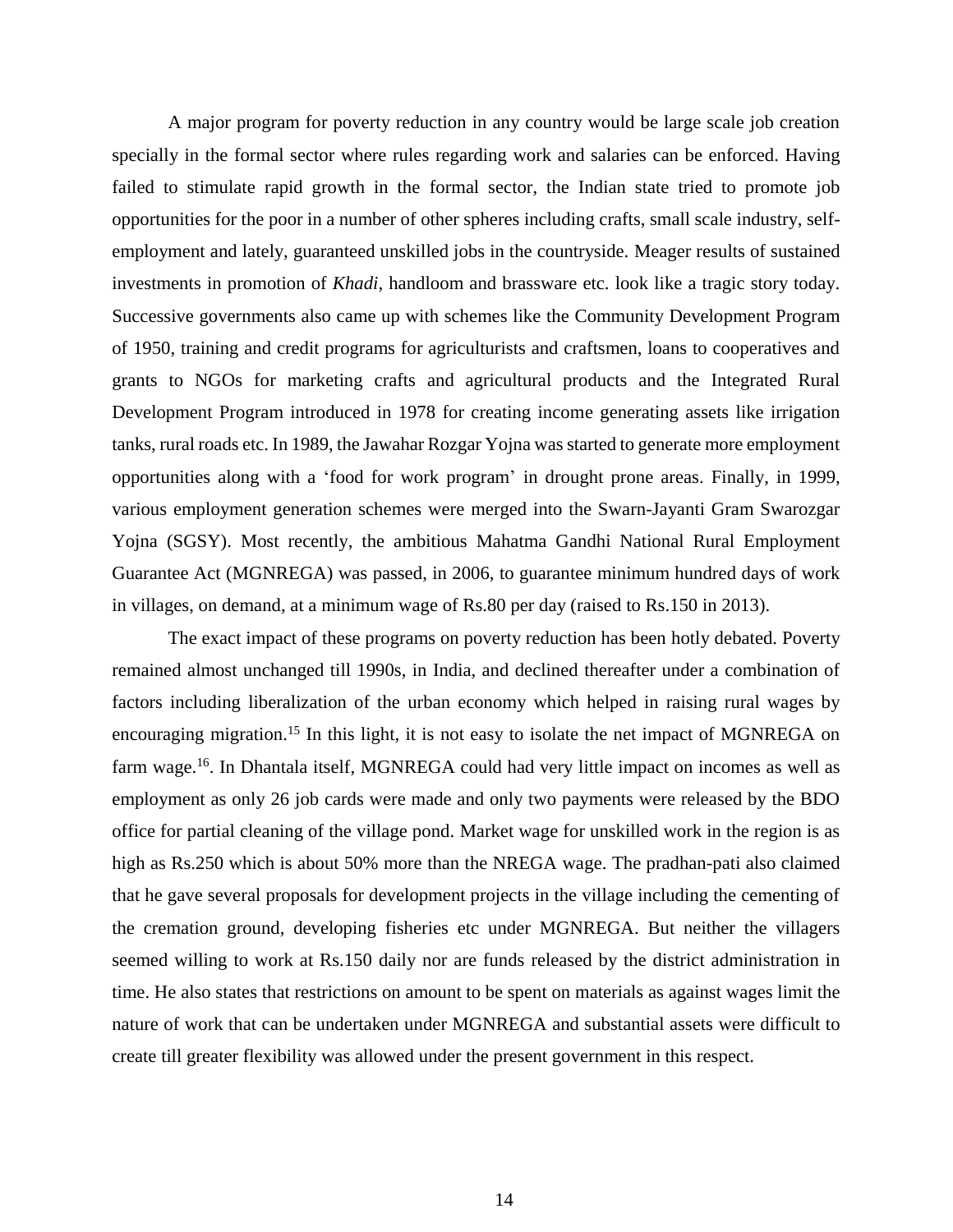The predecessors of the MGNREGA scheme had also been largely ineffective in Dhantala in generating employment or assets. Thus, under the Jawahar Rozgar Yojna in the early nineties, pucca roads and drains were constructed inside the village for which laborers were paid Rs.28, per day, besides wheat worth Rs.30. But grants never came in time and work was discontinued. Similarly under the Swarna Jayanti Gram Swarozgar Yojna, one self-help group received a loan of Rs.2.5 lakhs, in 2002. But it could not carry on with its *khoya* manufacturing due to poor power supply and internal disputes between partners.

For other forms of employment generation, the central government has set up Kaushal Vikas Kendras recently to train youngsters in skills like hospitality, salesmanship etc. In 2016, a two month course was indeed conducted in the village school but no one has found employment from such training yet. On the other hand, the Kisan Credit Cards have well and a large number of landowners including small farmers have received loans of upto 60,000 rupees on low interest from public sector banks in the nearby town of Kharkauda. The Mudra Yojna started by the Modi government has also been used by two dairy owners to obtain a loan of ten lakhs each for purchasing more buffaloes for their dairies. Those without land and other securities have, however, remained sidelined by such aid also.

#### **Urban Work**

The scenario in Aradhaknagar is no different. Slum-dwellers do not yet have a counterpart of MGNREGA. Instead, the state has launched programs for training and providing cheap credit to the urban youth and targeted the poor through the *Shahri Swarozgar Yojna* which aims at promoting self-help groups (SHGs) and collective ventures in slums. In Aradhaknagar, some SHGs were formed and loans on subsidized interest released from public as well as private banks. While six women's SHGs received Rs.10,000 per member in 2013, the ICICI bank provided loans of upto 2 lakhs under its Corporate Social Responsibility program. However, local politicians are said to have charged hefty commissions for facilitating such loans. More worryingly, very few among the ventures actually succeeded. Most loans were used for family events and investments were not even attempted except in a few cases.

It needs to be added here that starting any enterprise, even on a small scale, is difficult in Aradhaknagar as police, electricity department and local politicians also demand bribes or protection money for the same. Rajender informed that he had applied for a loan under the Shahari Swarozgar Yojna at the local Branch of the Punjab National bank. Since he did not pay any bribe,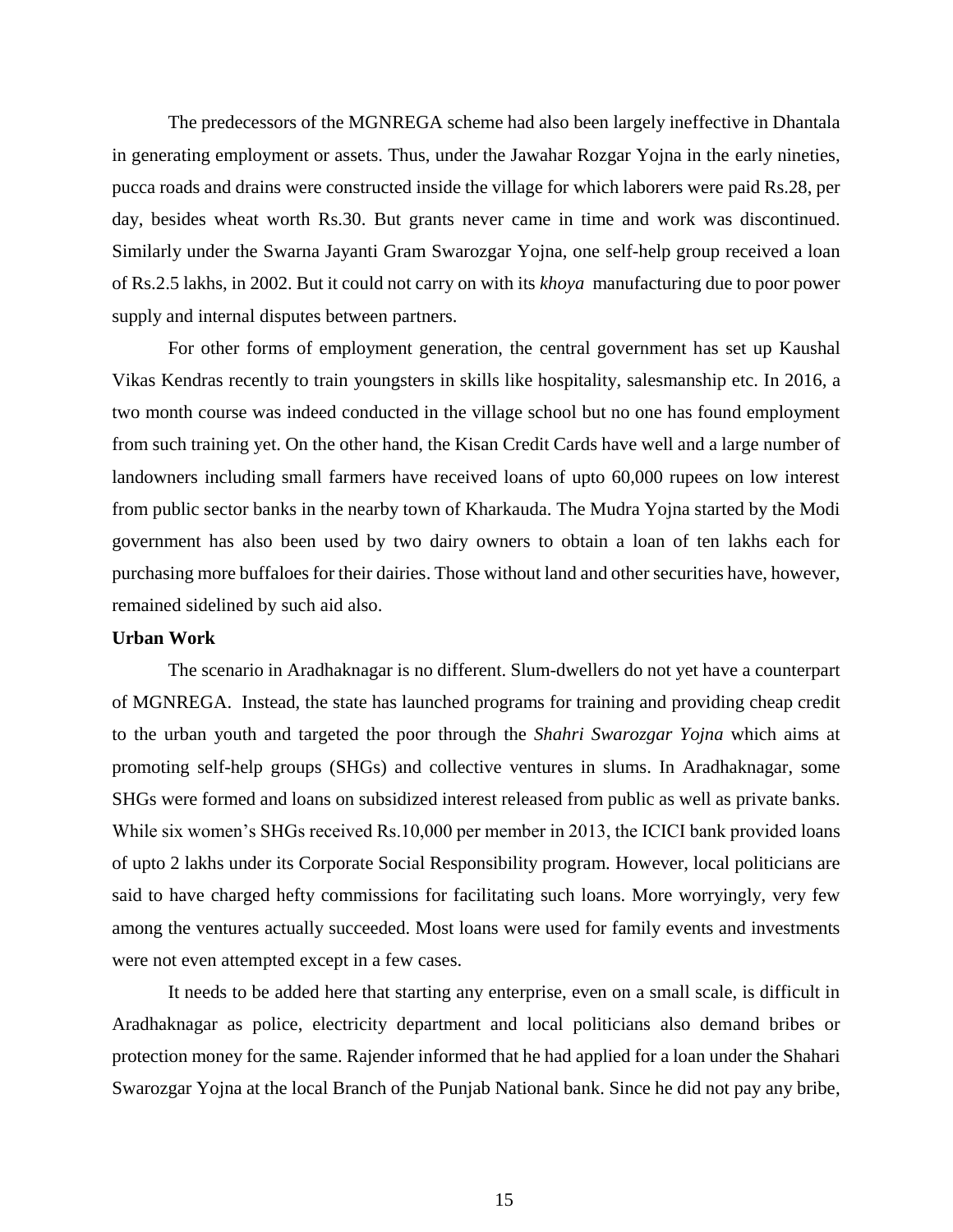his file remained stuck for two years till he gave up after wasting a lot of time and energy with the bank's clerks.

### **Diagnosing Inertia**

 In the light of above instances, a number of factors can be associated with the general failure of welfare measures in our field. These include: rampant corruption in the administrative machinery, failure of elected local bodies to evolve as effective pressure groups, poor monitoring and designing of policies under populist and sectional pressures and, more broadly, a poor underdeveloped economy, sharp inequalities and restrictive customs and values in our culture. Different ideologues have put differential stress on these underlying factors in explaining the limited success of our welfare system. Thus, Marxist thinkers like K. Balagopal and Randheer Singh continued to stress that the principal factor behind general state failure in the country is the contradictions between classes and the semi-feudal and semi-capitalist basis of our state. In the same vein, it has been pointed that variations in the working of welfare systems across Indian states (from Kerala and Tamil Nadu, on one end, to Bihar and Jharkhand, on the other), can also be explained with reference to caste-class pulls at the regional level.<sup>17</sup>

As deeper flaws and limitations within 'classless societies' of the communist world became evident from late 1980's, left scholars were forced to rethink the chimera of egalitarian utopias and adopt the politics of social justice and welfare within a liberal democratic frame. The new reality also shifted focus to forgotten arguments of social reformers like Baba Saheb Ambedkar and of Indian Socialists like Lohia who viewed Indian democracy as open to the fight for greater social justice and the overthrow of traditional elites through rapid education and political organization of marginalised sections. In this approach, political empowerment, caste based reservations and affirmative action were accorded larger salience than the struggle for a classless society.<sup>18</sup>

In another variant of political thinking, scholars like Partha Chatterjee and Sudipta Kaviraj stressed that the divide between the state and the masses, in India, is so sharp and that post-colonial 'governmentality' remains so oppressive that masses are forced to negotiate survival through 'political society' or voting power rather than legalistic civil society approaches. Hopes for substantial gains or empowerment for the poor cannot be high in such a context.<sup>19</sup> Such research focused more on the failings of "the everyday state" and on local power structures instead of grand counter narratives against the 'bourgeois or semi-feudal state'.20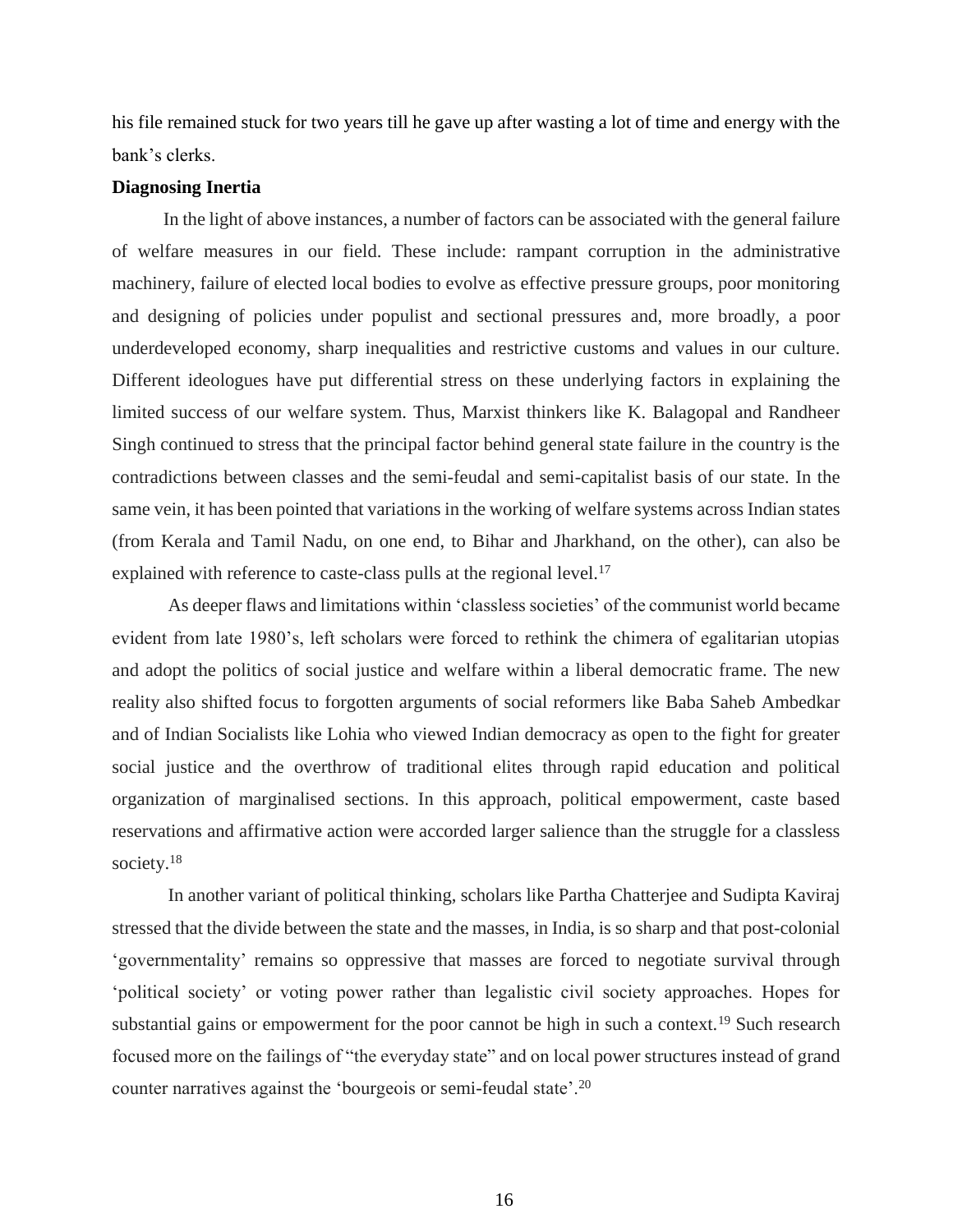Without ignoring the validity of these explanations, we wish to add that the messy world of welfare delivery, within our field, shows many distortions and paradoxes that hint at waste emanating not only from "structured hierarchies" or, for that matter--rampant corruption, 'elite capture' of the apparatus and lack of funds but also problems in policy design and the labyrinthine character of local administration. These flaws, at the level of policy and institutional inertia indeed stand out as substantial factors behind the rot rather than mere reflections of deeper causes like the state's class character and caste and power matrices in regions.

The most serious distortion in our welfare design is that of misplaced priorities; while critical services like cheap and accessible healthcare for all and support for the disabled and the aged remains meager, populist doles and subsidies as on fertilisers and freebies like laptops continue to gobble major sums in our fund starved regime. Other glaring gaps in essential services noted in our field are: missing dispensaries, regular power supply, poor sanitation and a decent minimum wage. Cross cutting and contradictory policies further seem to undo the promise of a number of schemes; increased investment in school infrastructure along with the withdrawal of

annual exams for promoting pupils and raising of minimum support price for farmers along with reliance on increased deficit financing leading to steep inflation are examples of such policy conflicts. Elections do propel welfare measures (as noted in Aradhaknagar) but partiality in distribution of aid to vote banks of the ruling party has also been noted (specially in Dhantala).



Besides this, costs of ineffective bureaucracy and lack of capacity in the delivery apparatus are also visible in the implementation of major schemes like the National Rural Health Mission in our field.

### **The Architecture of Welfare**

Dhantala falls in Meerut District which has six blocks including that of Kharkhauda which covers 39 villages. The BDO at Kharkhauda has 12 secretaries (also called *patwari*) each of whom looks after two to three villages. Compared to the local bureaucracy, the constitutional status of elected bodies is higher. Yet, their functioning and powers seem stunted. The Gram Sabha is supposed to meet at least twice a year in UP villages. In Dhantala, a proper meeting of the Sabha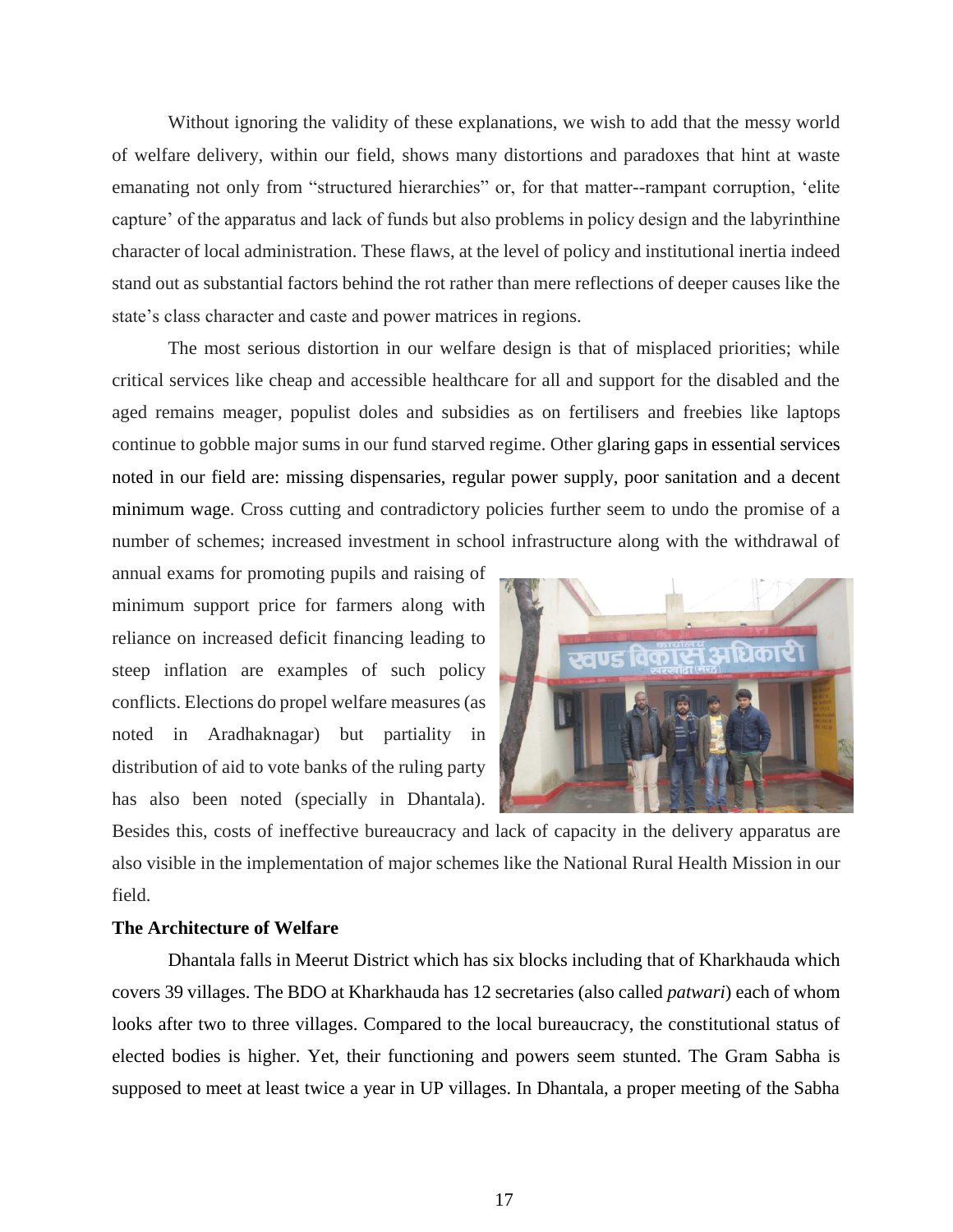has never happened but different castes do assemble to sort out disputes occasionally. The Gram pradhan admitted that the Panchayat receives about Rs.5 lakhs per annum for maintaining village roads, drains and toilets etc. Besides this, Dhantala was given a grant of Rs.3.8 lacs, in 2012 for completing the dispensary building. Additional Rs.50,000 were received by the panchayat for providing scholarships and mid-day meals to students in two governments schools. All these funds are handled by the Pradhan as the gram *sabha* as well as the *samitees* meet rarely. The major change since the 73rd amendment, in Dhantala, has been that the election to these bodies has become regular and villagers have an opportunity for being wooed by politicians and for dethroning them, if required. On the negative side, two pradhans have been murdered since 1995, in the village, and factional rivalries have grown further.

In Aradhaknagar, there is no elected Pradhan though local leaders attached to different political parties describe themselves as pradhans and act as middlemen between the slum-dwellers and government departments. As the slum's pradhans are all unelected party leaders, the lowest elected functionary accessible to slum-dwellers is the local councilor who looks after a constituency of about one lakh now.

The affairs of the *zila* panchayats and the block panchayats seem even more clouded as these bodies have directly and indirectly elected members and some officials on their boards. They receive larger financial support from state as well as central government and are supposed to look after development and maintenance of highways, bridges, irrigation works and hospitals etc. Elections to these bodies has become fiercer and more expensive in recent years. Yet, their effects on the ground seem negligible as district roads, vocational training institutes etc. remain in poor shape and politics in these bodies seems centered on control over funds and positions mainly. The election of the block *Pramukh* (head of the block Panchayat of Kharkauda), in 2010, saw considerable expenditure on distribution of liquor and cash and also much heart-burn among candidates over alleged cross voting by followers.

## **Policy Implications**

We have noted that multiple schemes and distorted priorities in welfare design are a major cause of dysfunction in delivery on the ground. In this light, a major review of all central and provincial schemes and their consolidation and alignment with targeted focus on vital supports for healthcare; insurance against age, accidents and unemployment for all (including the vast numbers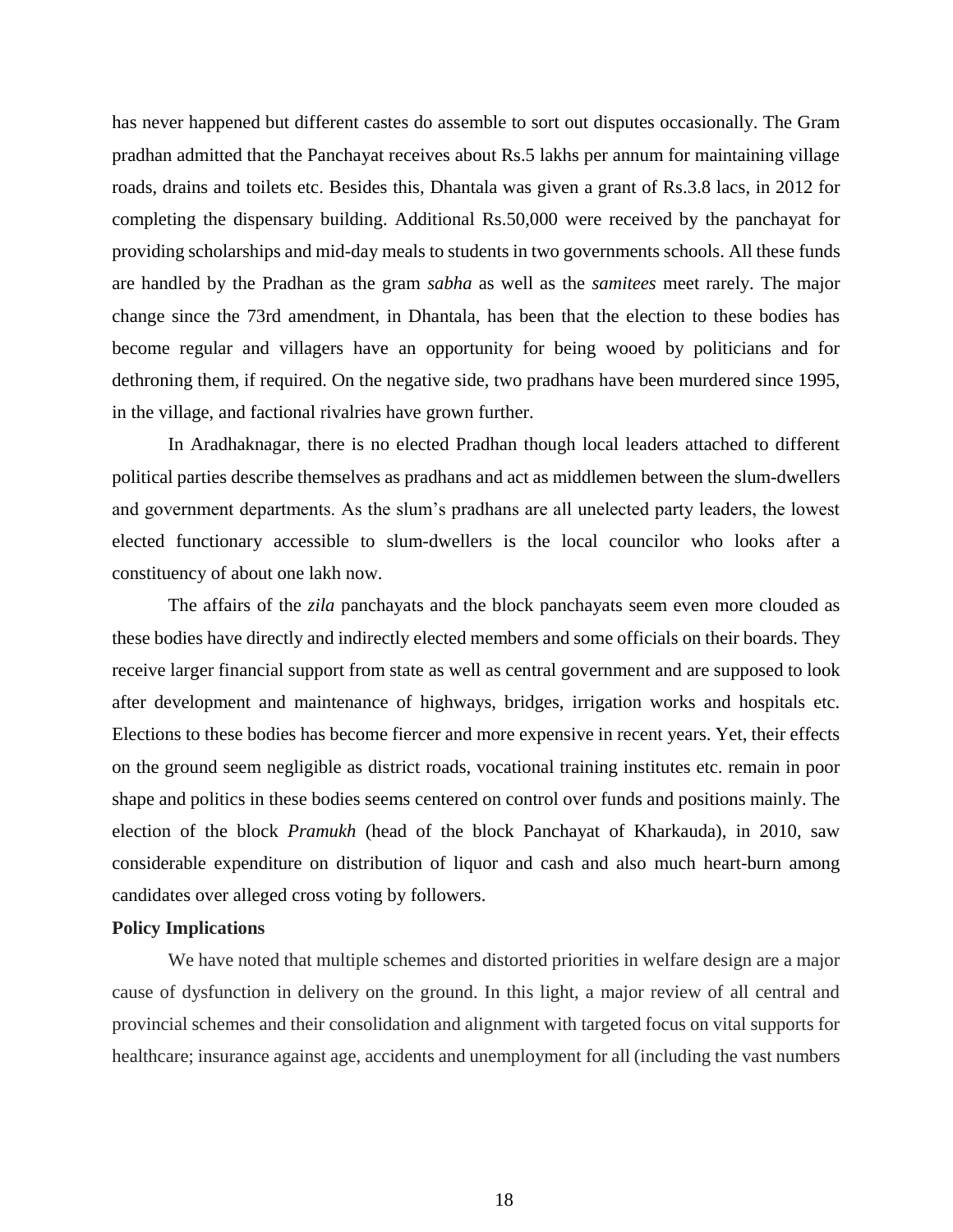of the self-employed and migrant workers); and provisions for higher minimum wage and decent working conditions should be a priority concern in the policy establishment.

Our stress on wages and universal social insurance does not ignore the importance of affirmative action for 'social justice'. Given the long history of exclusions and high levels of poverty here, the state needs to continue with reliefs like subsidized rations for a major chunk of the population and reservations for dalits and backwards in elected bodies, government employment and education. Yet, some reworking in their delivery may be worth considering specially to exclude repeat beneficiaries from the 'creamy layer' as the evidence from Dhantala and Aradhaknagar shows that the mass of dalits here remain excluded from affirmative measures as a tiny segment from within targeted groups manages to garner most benefits. At another level, social equity and justice also demands radical steps for taxing large inherited wealth to fund comprehensive social security for all.

The redevelopment of slums has been debated for decades in our cities. To bring greater momentum into this process, in situ, multi-storied tenements need to be rapidly developed in the public-private-mode at a greater pace. It is true that slum-dwellers are mostly squatters; but they provide highly cheap labour to cities and the minimum that central and state governments can do for them is provide basic facilities like proper housing, drainage, toilets and health facilities near their habitats. Systematic attention also needs to be given to maintenance while providing such services to drivers of urban growth. Fortunately, programs for job creation and infrastructure building can be synergized well in light of their labour intensive nature.

Corruption in the administrative machinery and among politicians has been a common cause for concern in India. The institution of the Lokpal and Lokayuktas to act as independent watchdogs on the executive, are steps in the right direction. At the same time, invitation for anonymous, evidence based complaints against wrongdoings of public servants and their dedicated monitoring by a well staffed ombudsman, foolproof protection for whistleblowers and greater use of IT to create transparency in governance are also needed.

While tracking corruption, however, we need to be alert that excessive fear of prosecution may actually slow down decision making and lead to policy paralysis if witch-hunts are not precluded. Such a situation actually would harm the poor too, as attested in experiences of the unnamed maid and tailor of Aradhaknagar above. To counter this, stricter accountability for delays in public service and recognition of insensitive behavior towards supplicants in government daftars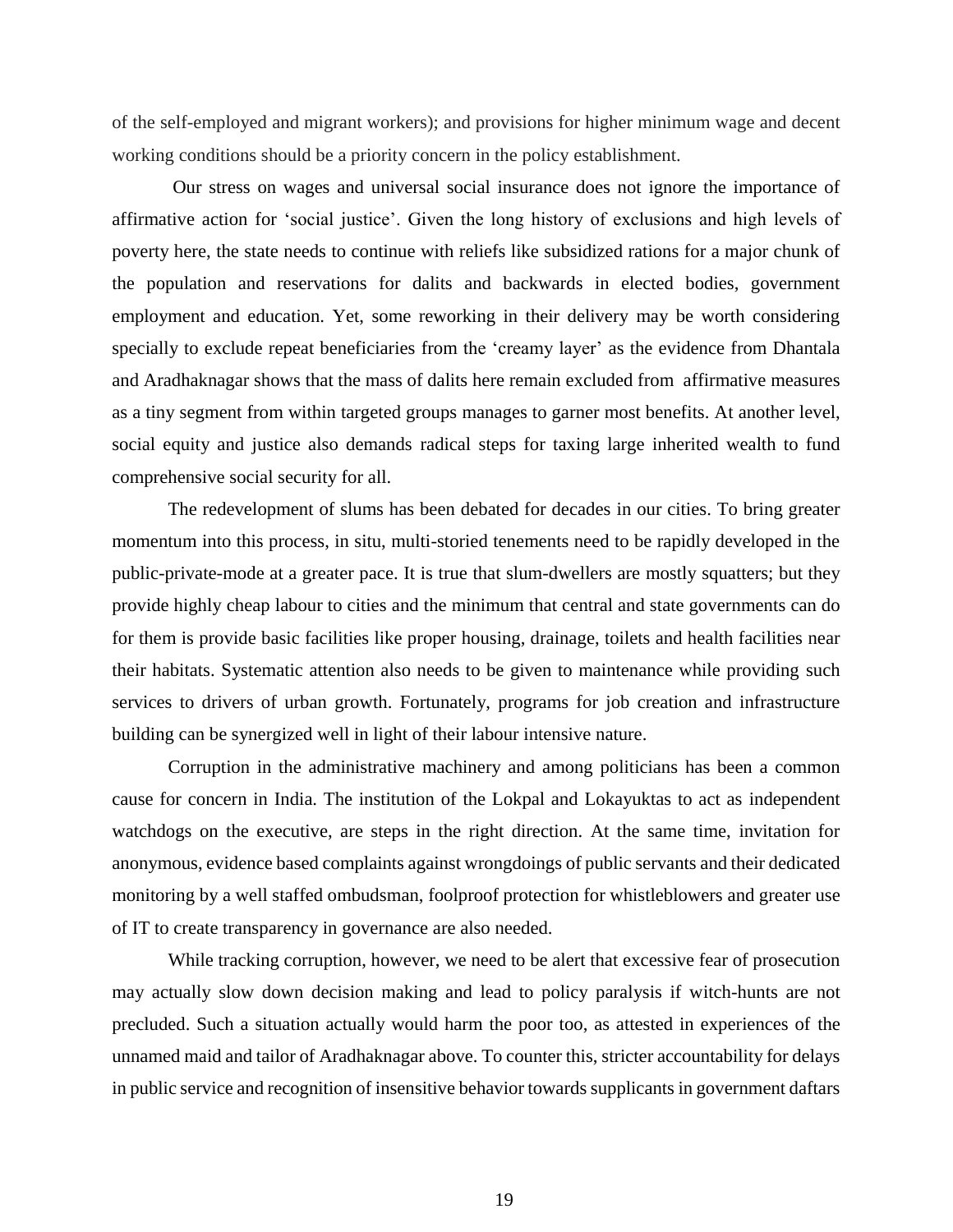as another form of 'corruption' is a need of the hour. A firmer carrot and stick policy in the bureaucracy with possible bonuses for outstanding work and stoppage of increments for those facing repeated complaints may be a useful step in addressing this nagging problem in the government machinery.

At the same time, local government needs to be restructured for better implementation of all government schemes. Our experience suggests that a critical tool for better implementation in this regard would be found in empowered ward and slum level resident associations (below elected MLAs and councilors). The population of most urban neighborhoods far exceeds that of a median village. Yet, unlike rural panchayats urban wards with denser populations have not received sufficient help or recognition even after the  $74<sup>th</sup>$  amendment in the constitution.

Massive leakages in the rationing apparatus and absenteeism in government schools and hospitals have been in news lately.<sup>21</sup> In this light, it may be useful to carry pilot studies to gauge the impact of a switch to vouchers distributed by the state to the poor for purchase of ration, health and education services directly from the market thus freeing the state from direct involvement in their procurement and distribution and freeing citizens from dependence on state machinery alone. Indeed, wider use of pilots for prior testing of major reforms before their countrywide launch needs to be made the rule rather than the exception now (specially, in light of disastrous experiments like abolition of annual exams and promotion of all pupils till class VIII made mandatory by the UPA government in 2010).

In conclusion, we would like to stress that despite their bitter experiences in government *daftars*, India's poor still repose faith in the promise of the democratic state. Indeed, it is striking that disenchantment with the state seems much deeper among the better educated and the upper classes than among the suffering poor.<sup>22</sup> Reasons may be found in the fact that latter's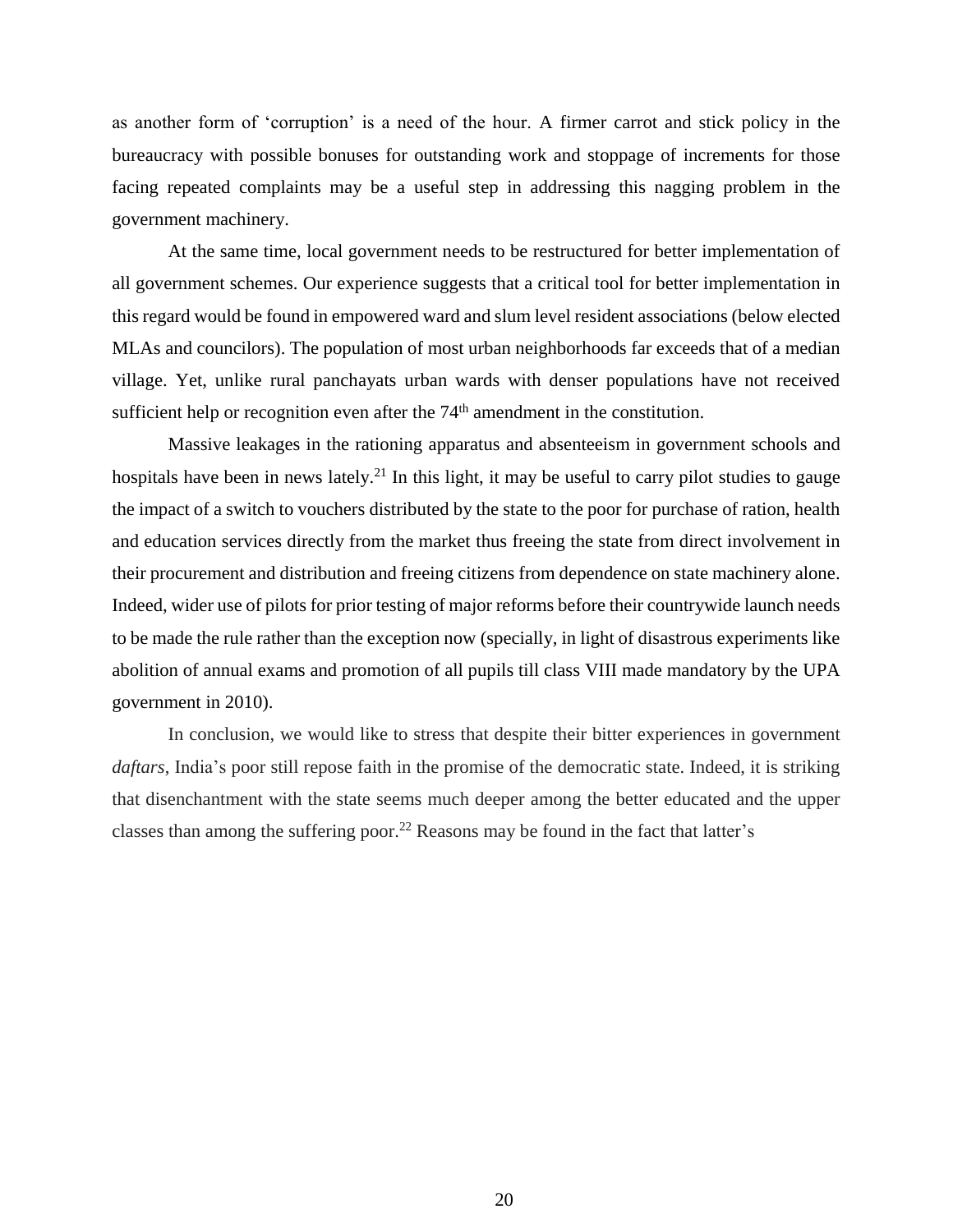| Welfare Delivery in Aradhaknagar and Dhantala, 2013                                            |                               |                                       |
|------------------------------------------------------------------------------------------------|-------------------------------|---------------------------------------|
| <b>Category / Benefit</b>                                                                      | <b>Dhantala</b>               | <b>Aradhaknagar</b>                   |
| <b>Number of Families</b>                                                                      | 410                           | 280                                   |
| <b>APL Ration Cards*</b>                                                                       | 375                           | 200                                   |
| BPL (red and yellow) Card                                                                      | 25                            | 130                                   |
| <b>Families without Ration Card</b>                                                            | 10                            | 90                                    |
| <b>Old Poor Pensioners</b>                                                                     | 03 (Rs.300 p.m.)*             | 50 Rs.(1000 p.m.)                     |
| <b>Widow Pensioners</b>                                                                        | $08$ (ditto)                  | $11$ (ditto)                          |
| <b>Physically Challenged</b>                                                                   | $05$ (ditto)                  | $05$ (ditto)                          |
| Pensioners                                                                                     |                               |                                       |
| <b>Subsidised Loans</b>                                                                        | Many of 300 landed families   | 12<br><b>SHGs</b><br>loans<br>granted |
|                                                                                                | have availed loan on Kisan    | ranging between Rs.10,000             |
|                                                                                                | <b>Credit Cards</b>           | and 2 lakhs from banks                |
| <b>Housing Loans</b>                                                                           | 15 grantees given Rs.30,000   | Residents staying from before         |
|                                                                                                | on paper                      | acknowledged<br>2011<br><b>as</b>     |
|                                                                                                |                               | claimants for housing aid             |
| <b>Health Facilities</b>                                                                       | No dispensary within 4 kms.   | Several government hospitals          |
|                                                                                                |                               | in proximity                          |
| <b>Education Support</b>                                                                       | Mid day meals and<br>free     | addition,<br>In<br>25%<br>seats       |
|                                                                                                | uniform and books but poor    | reserved for poor in private          |
|                                                                                                | teaching; kanya dhan scheme   | aided schools; ladle scheme           |
|                                                                                                | for $girls**$                 | for $girls**$                         |
| <b>Infrastructure Growth</b>                                                                   | Power<br>supply<br>worsening; | Steady growth in the capital          |
|                                                                                                | roads in frequent disrepair   | city inc. launch of metro trains      |
| <b>MGNREGA Payments</b>                                                                        | Only 25 job cards made and    | Not Applicable                        |
|                                                                                                | only two payments received    |                                       |
|                                                                                                |                               |                                       |
| *APL refers to above poverty line and BPL to below poverty line families as decided by local   |                               |                                       |
| bodies. The pension amounts were raised to Rs. 500 in Dhantala and to Rs.1500 by               |                               |                                       |
| Aradhaknagar in 2016. There was a jump in the number of old pensioners in the latter from 3 to |                               |                                       |

102 same year.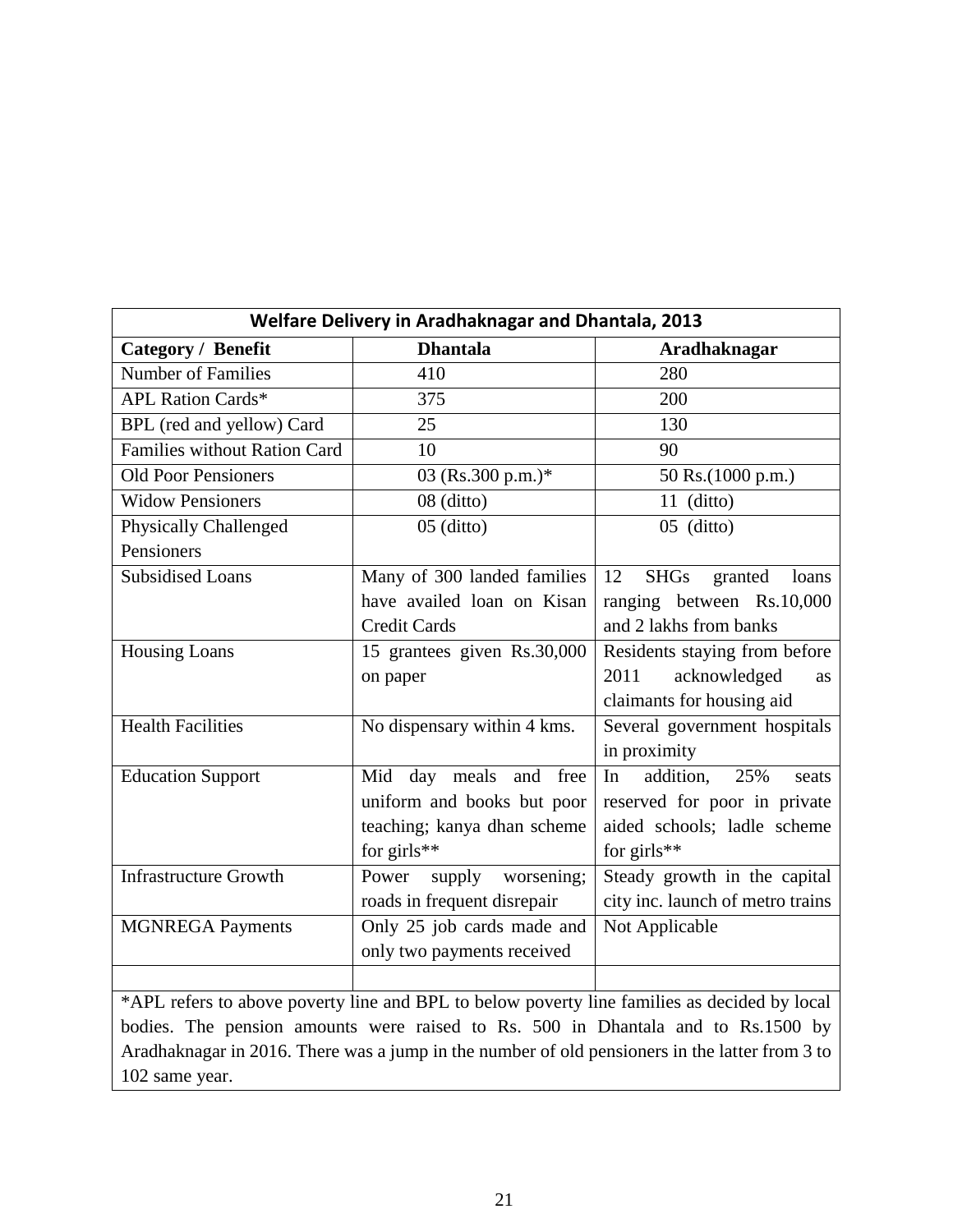\*\*The Kanya dhan scheme promises Rs.10,000 to matriculate girls and the Laadlee scheme assures Rs.1 lakh to those clearing  $12<sup>th</sup>$  after timely registration and reporting of progress.

dependence on state support is much greater. Also, the state's failures and inefficiency are dwarfed before the poor by larger shortcomings of non-state actors like NGOs, political parties and the local community itself (including caste and area panchayats). This is not to say that state is the panacea for all ills; it is only to remind that the poor depend heavily on state provisions and await its revamp rather than overthrow or "avoidance" suggested by scholars like Scott and Guha in a different context.<sup>23</sup>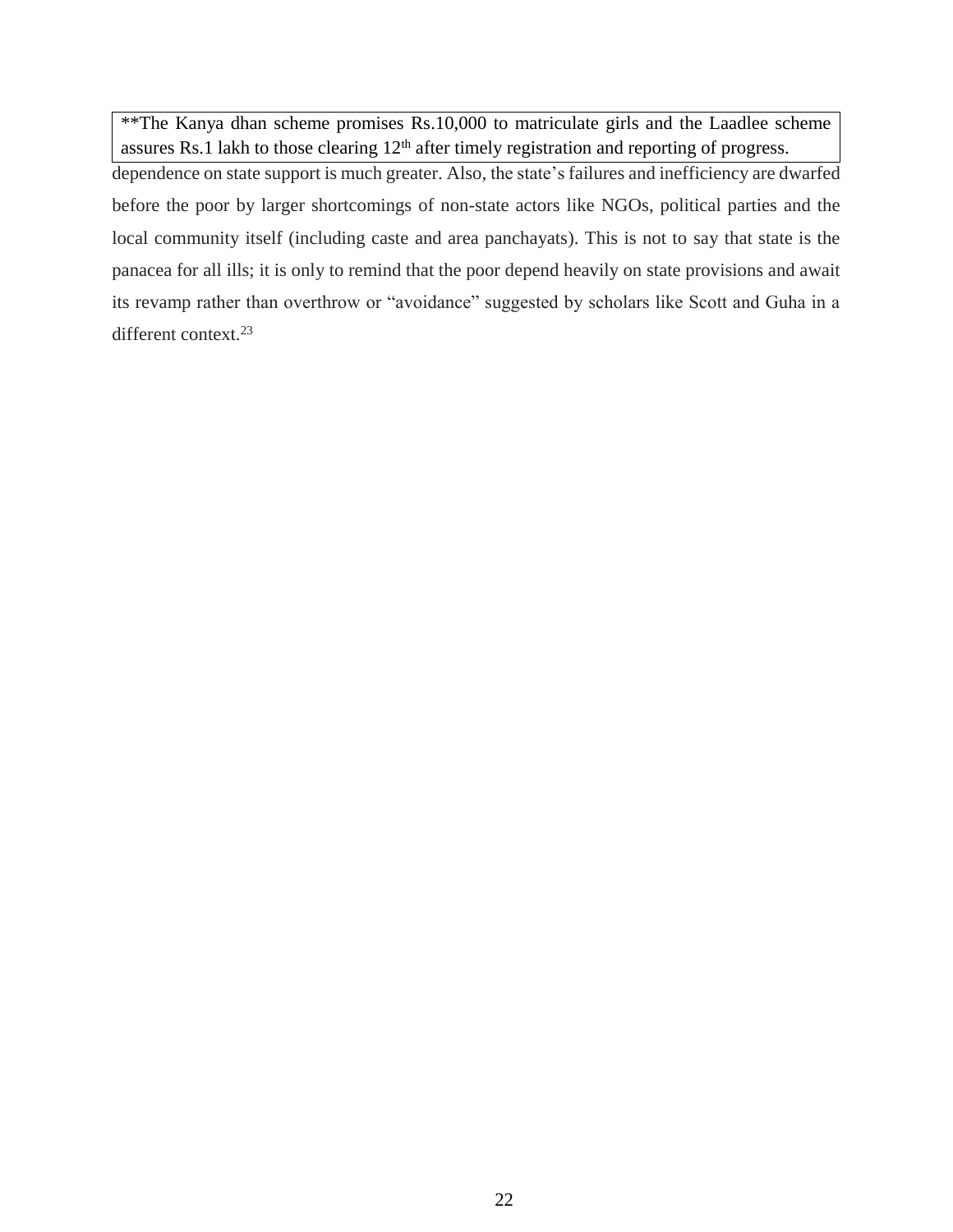### **Glossary**:

*Daftars*: government offices. *Dalals*: unofficial intermediaries who charge commission for facilitating work in daftars. *Pradhan*: Village headman

### **References:-**

- Aiyar, Yamini and Michael Walton, (2014), Rights, Accountability and Citizenship, Accountability Initiative, Working Paper, Delhi: Centre for Policy Research.
- Ambedkar, B.R. (1936/ 2015), The Annihilation of Caste, Delhi: Narayana
- Balagopal, K. (1994), 'The Provincial Propertied Class', Economic and Political Weekly, Volume 29, Mumbai: Sameeksha Trust.
- Banerjee, Abhijit, Rukmini Banerji, Esther Duflo, Rachel et.al. (2016), *Can Information Campaign Raise Awareness and Local Participation in Primary Education?*, in Jean Dreze (ed.), *Social Policy*, Delhi: Orient Black Swan.
- Corebridge, Stuart et. al. *Seeing the State: Governance and Governmentality in India*, California University Press, 2005.
- Chatterjee, Partha*. The Politics of the Governed,* Permanent Black, 2004.
- Dreze, Jean and Amartya Sen (2013), An Uncertain Glory: India and its Contradictions, Bloomberg.

Gulati, Ashok and Rip Landes (2004), Farm Sector Performance and Reform Agenda', EPW, Vol.XXXIX, No.32.

Guha, Ranjit (1984), The Elementary Aspects of Peasant Insurgency in India, Oxford University Press.

Gupta, Akhil, 'Blurred Boundaries: The discourse of Corruption, the Culture of Politics, and the Imagined State', *American Ethnologist*, 1995.

Haan, Arjan de and Gita Sabharwal (2008), South and East Asian Social Policy Experience, Indian Journal of Human Development, Vol. 2, No. 1.

- Institute of Human Development (2014), *India Labour and Employment Report*, New Delhi: Academic Foundation.
- Jain, L.C., *Decentralizations and Local Governance: Essays for George Mathew*, Orient Longman, 2005.
- Jayal, Neerja Gopal, Amit Prakash and Pradeep K. Sharma eds. *Local Governance in India*, Oxford University Press, 2005.
- Jeffrey, Craig (2005) *Degrees Without Freedom*, Stanford University Press, 2005.
- Khera, Reetika and Jean Dreze, (2009), *The Battle for Employment Guarantee*, Delhi: Springer.
- Kothari, Rajni, *State against Democracy: In Search of Human Governance*, Ajanta Publication,
- 1988.
- Kohli, Atul (1995), State against Democracy, Delhi: OUP
- Jeffery, Roger and Jens Lerche eds. (2003), *Social and Political Change in Uttar Pradesh*, Delhi: Manohar.
- Ministry of Finance, (2015), Economic Survey, Delhi: Government of India.
- Oldenberg, Philip (2006), 'Face to face with the Indian State', in Rudolph, Llyod and Jacobson Kurt (eds). *Experiencing the State*, Delhi: Oxford University Press.
- Saxena, N.C. (2012), 'Poverty Alleviation during the 10<sup>th</sup> Plan-Policy Issues', Delhi: Planning Commission of India.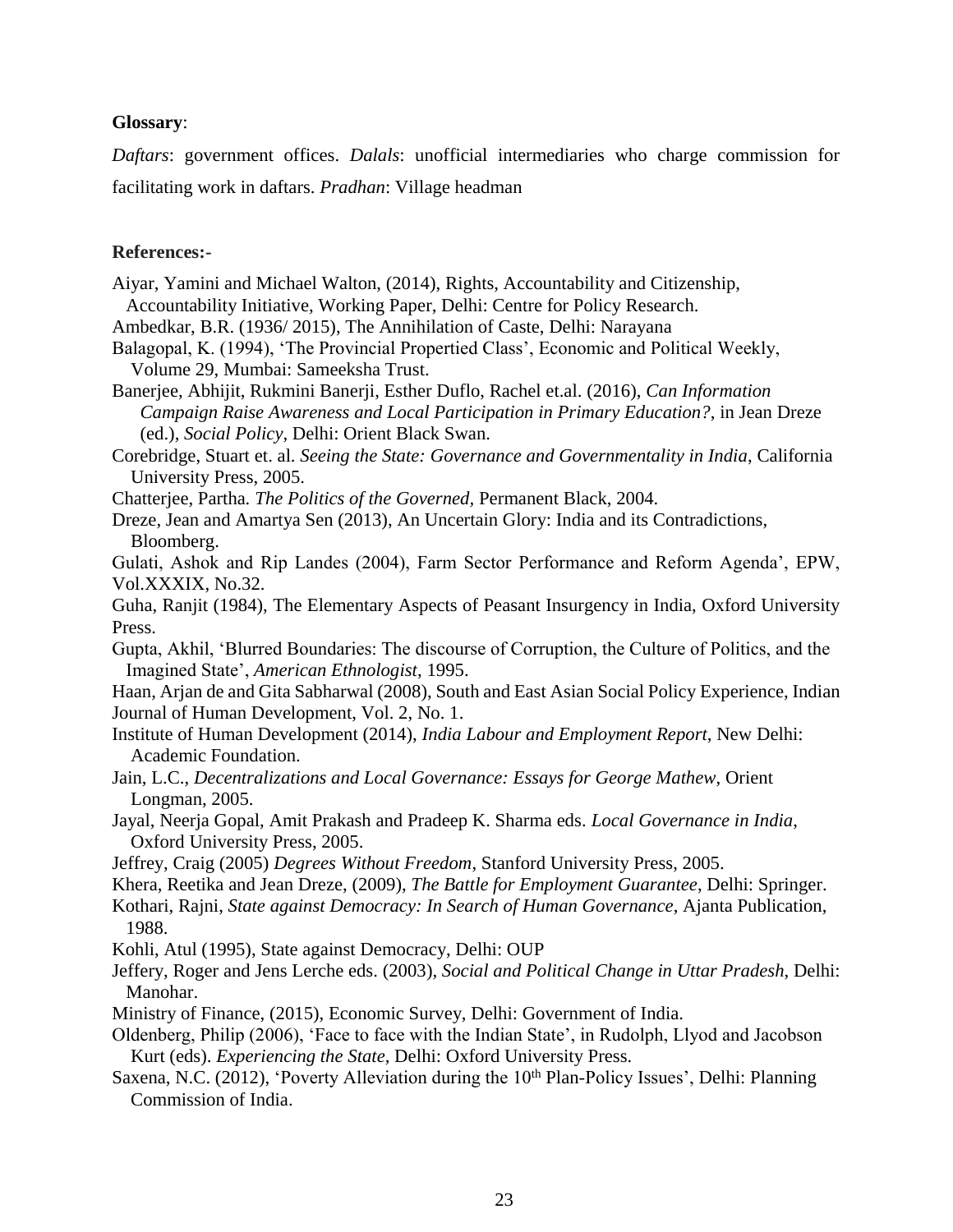Scott, C. James, (2009), *The Art of Not Being Governed*, Yale University Press, London.

Sen, Amartya (1999), *Development as Freedom*, New York: Oxford University press.

- Shukl, Sri Lal (1975) *Raag Darbari,* Delhi: Hind Pocket Books.
- Singh, Jagpal, *Crisis of Governance and People's Alternatives*, in Niraja Gopal Jayal et al eds. Raghunandan, T.R. (2013), op cit.
- Spencer, Jonathan, *Anthropology, Politics, and the State: Democracy and Violence in South Asia*, Cambridge University Press, 2007.
- Srivastava, Ravi (2009), *Panchayats, Bureaucracy and Poverty Alleviation in Uttar Pradesh* in Jayal, N.G. et.al. eds, op,cit.
- Sundaram K. (2013), 'Some Recent Trends in Population, Employment and Poverty in India: An Analysis', *Indian Economic Review*, Vol. XLVIII, No.1, pp.83-128.

Vyas and Bhargava eds. (1999), *Poverty Reduction in Developing Countries*, Jaipur: Rawat Publications.

 $\overline{a}$ 

 $1$  For comparative data on human development indices across regions and the advancements made by states like Kerala and Tamil Nadu in improving literacy, life expectancy etc see: Dreze and Sen (2013).

<sup>&</sup>lt;sup>2</sup> Thus, the HDI rank of India, in 2015, was 130 among 188 nations while that of a late starter like Thailand also was 70 on strength of negligible poverty and illiteracy etc. See UNDP (2014), Human Development Report, New York. (accessed on 06-06-16 at http://www. undp.org/content/undp/en/home/librarypage/hdr/2014-human-development-report.html).

 $3$  For perspectives on radical alternatives to limited democracy see Sen (1999); Kothari (1988), and Jain (2005). Professor Amartya Sen's stress on capabilities and freedom to participate in the political process particularly inspired a series of radical enactments like the rights to education, information, food etc in India in recent years. Unfortunately, delivery issues were not correspondingly addressed and the UPA lost heavily in the last general election.

<sup>&</sup>lt;sup>4</sup> For the puzzling desiccation of the Congress Party after a decade of radical enactments like right to food, information, employment, education etc between 2004 and 2014, see Aiyar and Walton (2014).

<sup>5</sup> For examples, see Saxena (2012) and Haan and Sabharwal (2008).

<sup>6</sup> The term middle castes has been used in place other backward classes (OBCs) here in view of latter's negative ring and also because the groups in the middle of the old varna structure are showing increased economic and social mobility since independence.

<sup>7</sup> For survey data on awareness levels regarding government programs in Dhantala and Aradhaknagar see tables 14 and 24 in my book-----(details to be added after referee's acceptance).

<sup>8</sup> See Saxena (2012).

<sup>&</sup>lt;sup>9</sup> For statistical data on the welfare budgets of central and state governments see; Economic Survey (2015).

<sup>10</sup> Specially refer: <http://rural.nic.in/netrural/rural/sites/programmes-schemes.aspx> and http:// delhi.gov.in/wps/wcm/connect/DOIT\_DDC/ddc/homenew etc

<sup>&</sup>lt;sup>11</sup> 'Shuklaesque' refers here to the unabashedly corrupt local state machinery as painted vividly in the classic novel by Sri Lal Shukla (1980)*.*

<sup>&</sup>lt;sup>12</sup> The patterns of cereal distribution through PDS shops was changed last year. For details see here p.16.